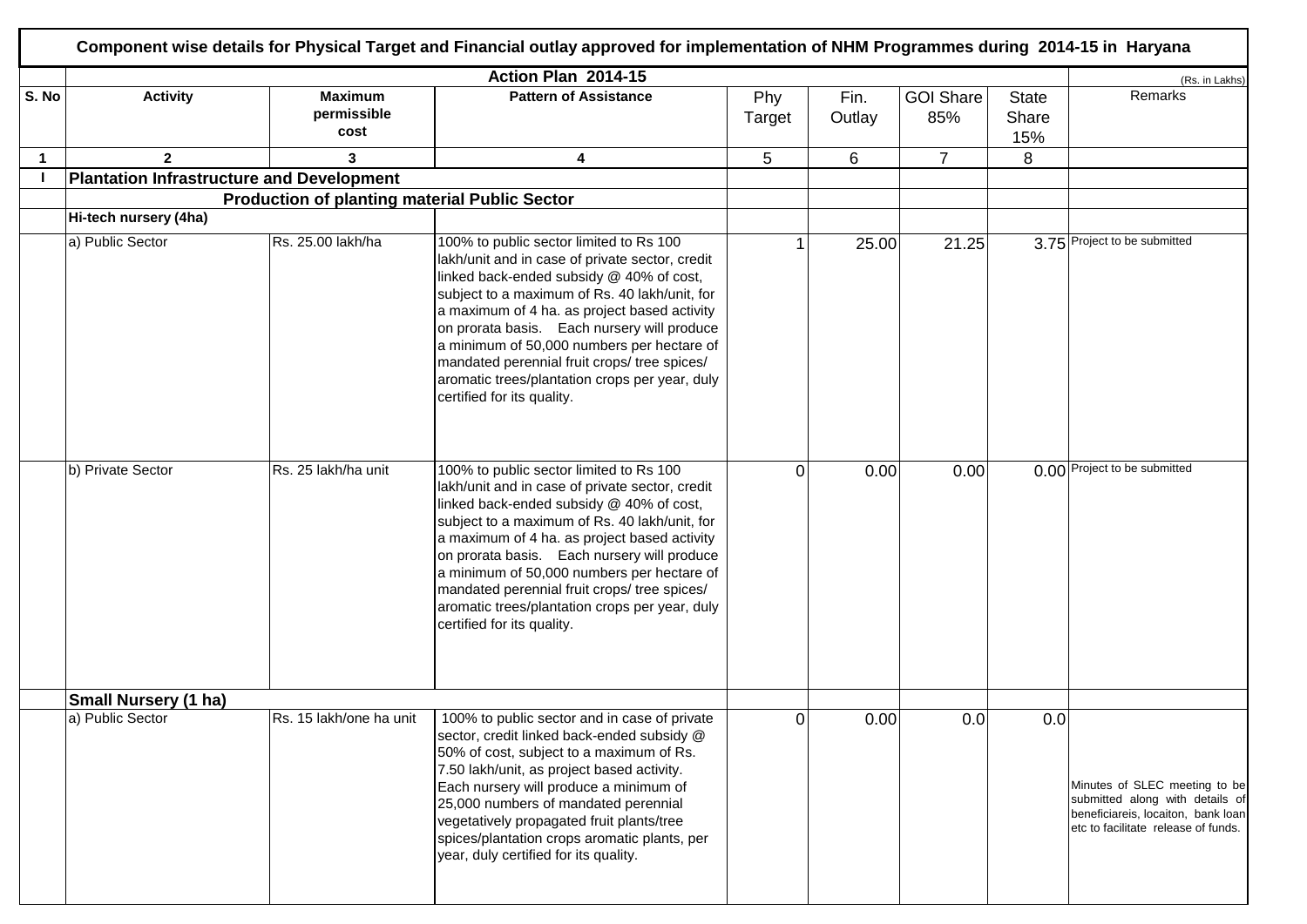| b) Private Sector                                           | Rs. 15 lakh/one ha unit                                      | 100% to public sector and in case of private<br>sector, credit linked back-ended subsidy of<br>cost, subject to a maximum of Rs. 7.50<br>lakh/unit, as project based activity. Each<br>nursery will produce a minimum of 25,000<br>numbers of mandated perennial vegetatively<br>propagated fruit plants/tree spices/plantation<br>crops per year, aromatic plants, duly certified<br>for its quality. |          | 7.50   | 6.38   | 1.13 | do                                                                    |
|-------------------------------------------------------------|--------------------------------------------------------------|--------------------------------------------------------------------------------------------------------------------------------------------------------------------------------------------------------------------------------------------------------------------------------------------------------------------------------------------------------------------------------------------------------|----------|--------|--------|------|-----------------------------------------------------------------------|
| Upgrading nursery Infrastructure to meet acceditation norms |                                                              |                                                                                                                                                                                                                                                                                                                                                                                                        |          |        |        |      |                                                                       |
| a) Public Sector                                            | Rs.<br>to<br>Up<br>lakh/nursery of 4 ha, on<br>prorata basis | 10.00 100% of Public Sector                                                                                                                                                                                                                                                                                                                                                                            | 0        | 0.00   | 0.00   | 0.00 |                                                                       |
| b) Private sector                                           | Up<br>to<br>Rs.<br>prorata basis                             | 10.00 50% of cost to Private sector subject to a<br>lakh/nursery of 4 ha, on maximum of Rs. 5.00 lakh/nursery.                                                                                                                                                                                                                                                                                         | $\Omega$ | 0.00   | 0.00   | 0.00 |                                                                       |
| Strengthening of existing Tissue Culture (TC) units         |                                                              |                                                                                                                                                                                                                                                                                                                                                                                                        |          |        |        |      |                                                                       |
| a) Public Sector                                            | Rs. 20.00 lakh                                               | 100% of cost to public sector                                                                                                                                                                                                                                                                                                                                                                          | $\Omega$ | 0.00   | 0.00   | 0.00 |                                                                       |
| b) Private sector                                           | Rs. 20.00 lakh                                               | 50% of cost to private sector                                                                                                                                                                                                                                                                                                                                                                          | 0        | 0.00   | 0.00   | 0.00 |                                                                       |
| Setting up of new TC Units.                                 |                                                              |                                                                                                                                                                                                                                                                                                                                                                                                        |          |        |        |      |                                                                       |
| a) Public Sector                                            | Rs. 250.00 lakh                                              | 100% of cost to public sector                                                                                                                                                                                                                                                                                                                                                                          | 0        | 0.00   | 0.00   |      | 0.00 Project to be submitted                                          |
| b) Private sector                                           | Rs. 250.00 lakh                                              | 40% of cost to private sector                                                                                                                                                                                                                                                                                                                                                                          | 0        | 0.00   | 0.00   |      | 0.00 Project to be submitted                                          |
| Seed production for vegetables and spices                   |                                                              |                                                                                                                                                                                                                                                                                                                                                                                                        |          |        |        |      |                                                                       |
| Open pollinated crops                                       |                                                              |                                                                                                                                                                                                                                                                                                                                                                                                        |          |        |        |      |                                                                       |
| a) Public Sector                                            | Rs. 35,000/ha                                                | 100% of cost, limited to 5 ha. Output target<br>of seed for each crop will be fixed by the<br>individual state.                                                                                                                                                                                                                                                                                        | 31       | 10.85  | 9.22   | 1.63 |                                                                       |
| b) Private sector                                           | Rs. 35,000/ha                                                | 35% in general areas and 50% in NE &<br>Himalayan States, Tribal Sub Plans (TSP)<br>areas, Andaman & Nicobar & Lakshadweep<br>Islands, limited to 5 ha. Output target of<br>seed for each crop will be fixed by the<br>individual state.                                                                                                                                                               | 120      | 14.70  | 12.50  | 2.21 |                                                                       |
| <b>Hybrid seeds</b>                                         |                                                              |                                                                                                                                                                                                                                                                                                                                                                                                        |          |        |        |      |                                                                       |
| a) Public Sector                                            | Rs. 1.50 lakh/ha                                             | 100% of cost, limited to 5 ha.<br>Output target<br>of seed for each crop will be fixed by the<br>individual state.                                                                                                                                                                                                                                                                                     | 7500000  | 150.00 | 127.50 |      | $22.50$ Unit cost<br>prposed<br>by stste.<br>Project to be submitted. |
| b) Private sector                                           | Rs. 1.50 lakh/ha                                             | 35% in general areas and 50% in NE &<br>Himalayan States, Tribal Sub Plans (TSP)<br>areas, Andaman & Nicobar & Lakshadweep<br>Islands, limited to 5 ha. Output target of<br>seed for each crop will be fixed by the<br>individual state.                                                                                                                                                               | $\Omega$ | 0.00   | 0.00   | 0.00 |                                                                       |
|                                                             |                                                              |                                                                                                                                                                                                                                                                                                                                                                                                        |          |        |        |      |                                                                       |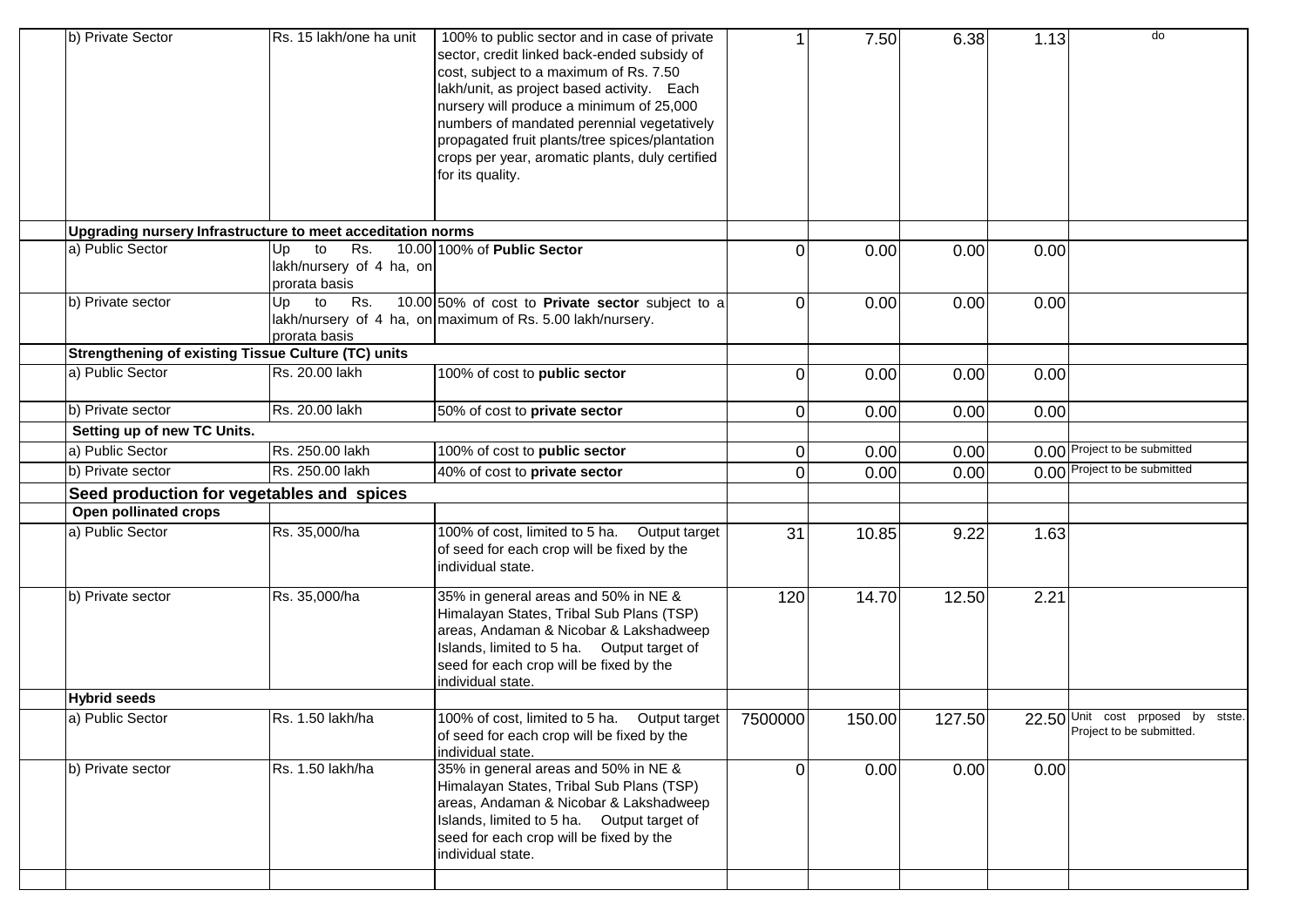|                     | Associations recognized by NHB/ MoA, PSU) | Import of planting material for trial & demonstration purpose (By State Government, Grower |      |      |                   |    |
|---------------------|-------------------------------------------|--------------------------------------------------------------------------------------------|------|------|-------------------|----|
| a) Public sector    | <b>IRs. 100.00 lakh</b>                   | 100% of cost for State Govt. PSUs, as<br>project based                                     | 0.00 | 0.00 | 0.00 <sub>l</sub> | do |
| b) Private sector   | <b>IRs. 100.00 lakh</b>                   | 150% to Grower Associations.                                                               | 5.00 | 4.25 | 0.75              | do |
| Seed infrastructure |                                           |                                                                                            |      |      |                   |    |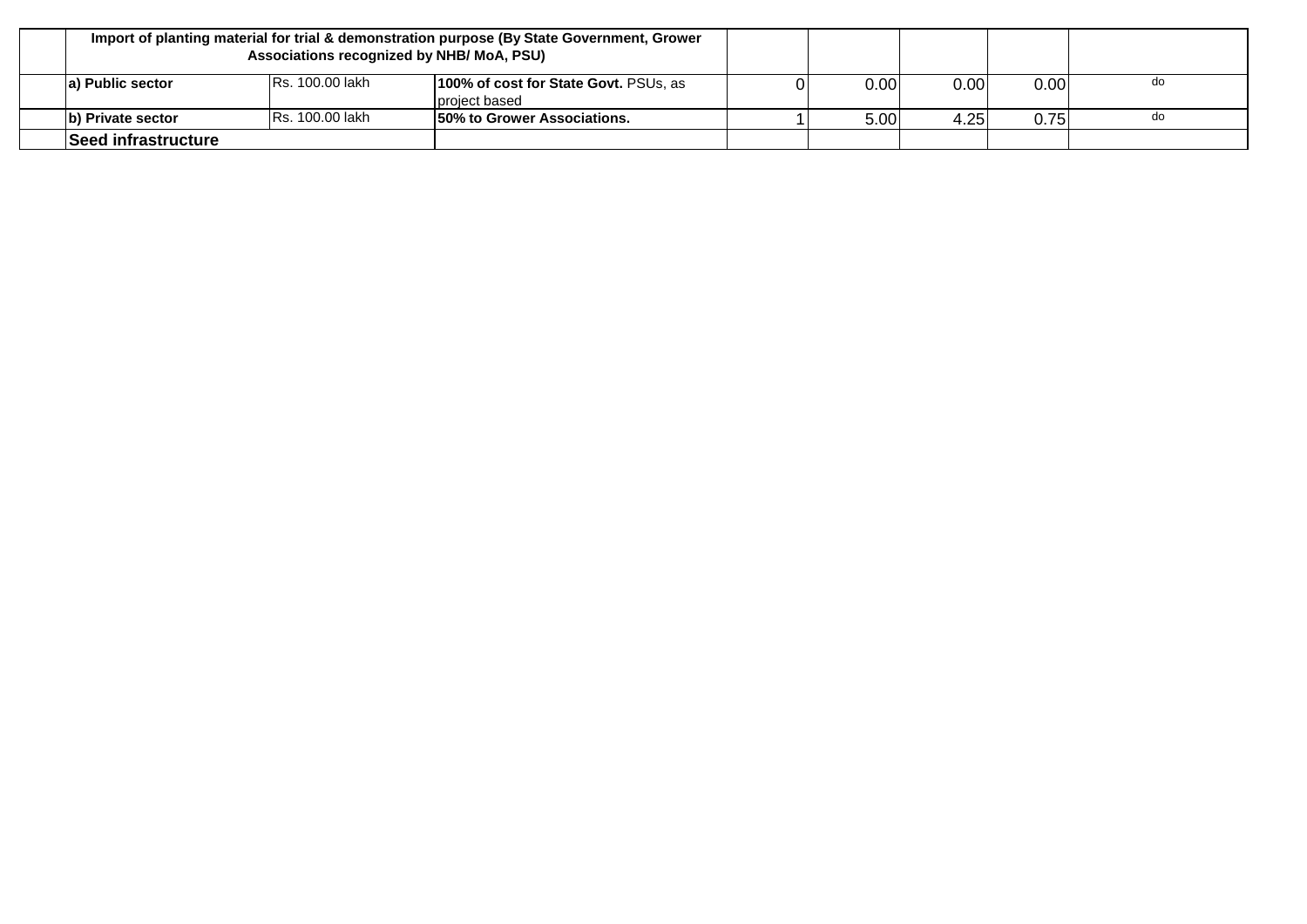|              | a) Public sector                                                             | Rs. 200.00 lakh                                  | 100% of cost                                                                                                                                                                                                                                                                                                                                                                     | $\overline{O}$ | 0.00   | 0.00   | 0.00  |                               |
|--------------|------------------------------------------------------------------------------|--------------------------------------------------|----------------------------------------------------------------------------------------------------------------------------------------------------------------------------------------------------------------------------------------------------------------------------------------------------------------------------------------------------------------------------------|----------------|--------|--------|-------|-------------------------------|
|              | b) Private sector                                                            | Rs. 200.00 lakh                                  | 50% of cost                                                                                                                                                                                                                                                                                                                                                                      |                | 52.00  | 44.20  |       | 7.80 Project to be submitted. |
|              | Sub-total Planting material                                                  |                                                  |                                                                                                                                                                                                                                                                                                                                                                                  | 7500155        | 265.05 | 225.29 | 39.76 |                               |
| $\mathbf{2}$ |                                                                              | Establishment of new gardens / Area Expansion    |                                                                                                                                                                                                                                                                                                                                                                                  |                |        |        |       |                               |
|              |                                                                              | area of 4 ha per beneficiary)                    | Fruit crops other than cost intensive crops using normal spacing (For a maximum                                                                                                                                                                                                                                                                                                  |                |        |        |       |                               |
|              | <b>Fruits - Perennials</b>                                                   |                                                  |                                                                                                                                                                                                                                                                                                                                                                                  |                |        |        |       |                               |
|              | (a) Cost intensive crops                                                     |                                                  |                                                                                                                                                                                                                                                                                                                                                                                  |                |        |        |       |                               |
|              |                                                                              | Fruit crops like Grape, Kiwi, Passion fruit etc. |                                                                                                                                                                                                                                                                                                                                                                                  |                |        |        |       |                               |
|              | a) Integrated package with drip Rs. 4.00 lakh/ha.<br>irrigation and trellis. |                                                  | Maximum of Rs. 1.60 lakh/- per ha. (40% of<br>cost) for meeting the expenditure on planting<br>material and cost of material for drip<br>irrigation, trellies and INM/IPM, in 3<br>installments of 60:20:20 subject to survival<br>rate of 75% in 2 <sup>nd</sup> year and 90% in 3rd year).                                                                                     | 0              | 0.00   | 0.00   | 0.00  |                               |
|              | b) Without integration                                                       | Rs. 1.25 lakh/ha                                 | Maximum of Rs. 0.50 lakh/ha (40% of cost)<br>for meeting the expenditure on planting<br>material and cost of INM/IPM in three<br>installments of 60:20:20 subject to survival<br>rate of 75% in 2 <sup>nd</sup> year and 90% in 3rd year.<br>For (a) and (b) above, in the case of TSP<br>areas, Andaman & Nicobar and Lakshadweep<br>Islands, assistance will be @ 50% of cost. | 0              | 0.00   | 0.00   | 0.00  |                               |
|              | <b>Maintenance without Integration</b>                                       |                                                  |                                                                                                                                                                                                                                                                                                                                                                                  |                |        |        |       |                               |
|              | 1st Year                                                                     |                                                  |                                                                                                                                                                                                                                                                                                                                                                                  | 0              | 0.00   | 0.00   | 0.00  |                               |
|              | 2nd Year                                                                     |                                                  |                                                                                                                                                                                                                                                                                                                                                                                  |                | 0.00   | 0.00   | 0.00  |                               |
|              | ii) Strawberry                                                               |                                                  |                                                                                                                                                                                                                                                                                                                                                                                  |                |        |        |       |                               |
|              | a) Integrated package with drip Rs. 2.80 lakh/ha<br>irrigation & mulching    |                                                  | Maximum of Rs. 1.12 lakh/ per ha. (40% of<br>cost) for meeting the expenditure on planting<br>material and cost of material for drip irrigation,<br>mulching and INM/IPM, in one installment.                                                                                                                                                                                    | $\Omega$       | 0.00   | 0.00   | 0.00  |                               |
|              | b) Without integration                                                       | Rs. 1.25 lakh/ha                                 | Maximum of Rs. 0.50 lakh/ha (40% of cost)<br>for meeting the expenditure on planting<br>material and cost of INM/IPM one<br>installment.<br>For (a) and (b) above, in the case of TSP<br>areas, Andaman & Nicobar and Lakshadweep<br>Islands, assistance will be @ 50% of cost.                                                                                                  | 80             | 40.00  | 34.00  | 6.00  |                               |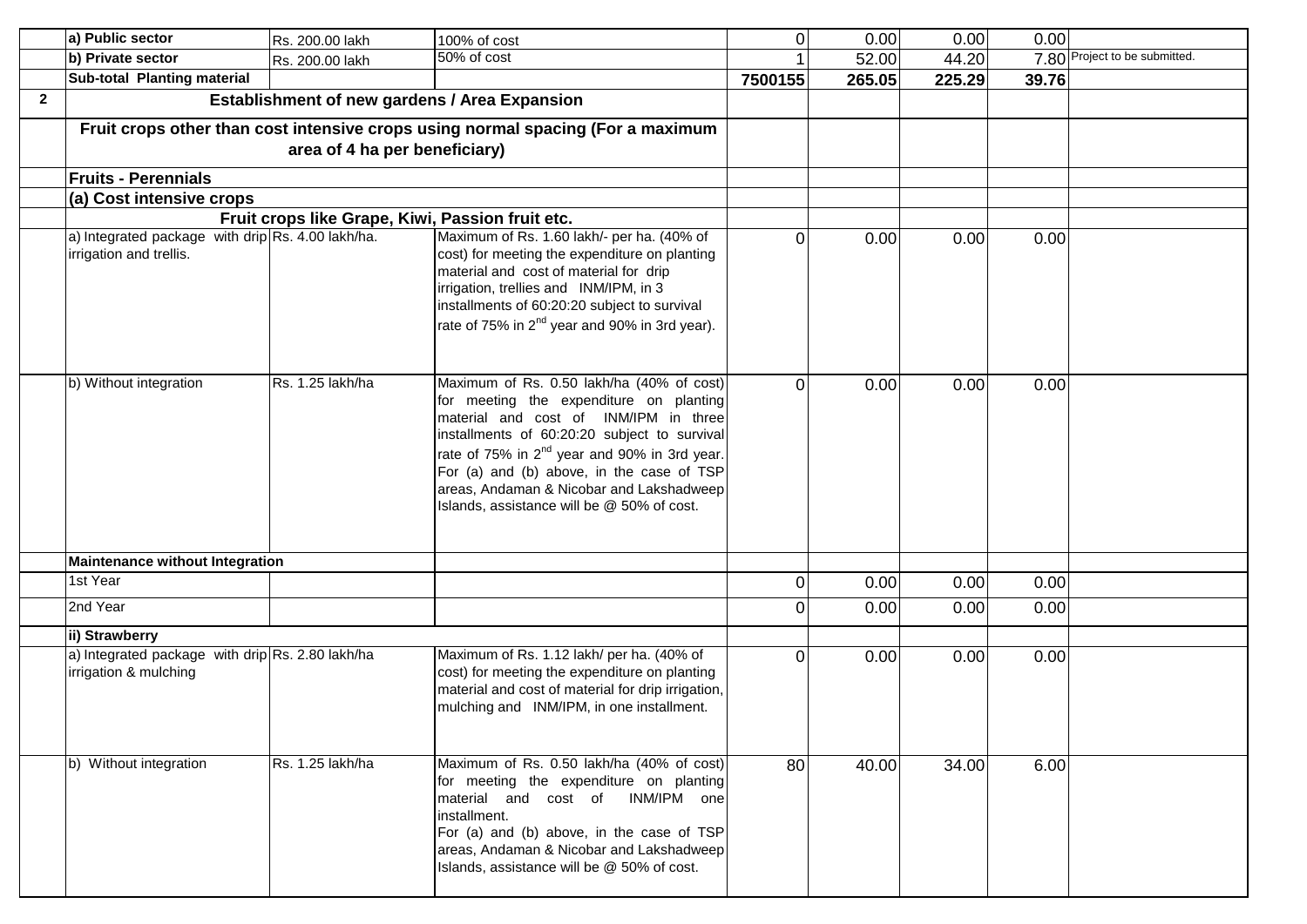| iii) Banana (sucker)                                               |                   |                                                                                                                                                                                                                                                                                                                          |                |      |      |      |  |
|--------------------------------------------------------------------|-------------------|--------------------------------------------------------------------------------------------------------------------------------------------------------------------------------------------------------------------------------------------------------------------------------------------------------------------------|----------------|------|------|------|--|
| Integrated package with Rs. 2.00 lakh/ha<br>a)<br>drip irrigation. |                   | Maximum of Rs. 0.80 lakh/ha (40% of the<br>cost) for meeting expenditure on planting<br>material, drip irrigation and cost of material for<br>INM/IPM, in 2 installments (75:25).                                                                                                                                        | $\Omega$       | 0.00 | 0.00 | 0.00 |  |
| b) Without integration                                             | Rs.87,500/ha      | Maximum of Rs. 0.35 lakh/ha (40% of cost)<br>for meeting the expenditure on planting<br>material and cost of INM/IPM in 2<br>installments (75:25). For (a) and (b) above, in<br>the case of TSP areas, Andaman & Nicobar<br>and Lakshadweep Islands, assistance will be<br>@ 50% of cost in 2 installments.              | 0.00           | 0.00 | 0.00 | 0.00 |  |
| <b>Maintenance without Integration</b>                             |                   |                                                                                                                                                                                                                                                                                                                          |                |      |      |      |  |
| 1st Year                                                           |                   |                                                                                                                                                                                                                                                                                                                          | $\overline{O}$ | 0.00 | 0.00 | 0.00 |  |
| iv) Pineapple (sucker)                                             |                   |                                                                                                                                                                                                                                                                                                                          |                |      |      |      |  |
| Integrated package with Rs. 3.00 lakh/ha<br>a)<br>drip irrigation. |                   | Maximum of Rs. 1.20 lakh/ha (40% of the<br>cost) for meeting expenditure on planting<br>material, drip irrigation and cost of material for<br>INM/IPM, in 2 installments.                                                                                                                                                | $\Omega$       | 0.00 | 0.00 | 0.00 |  |
| b) Without integration                                             | Rs.87,500/ha      | Maximum of Rs. 0.35 lakh/ha (40% of cost)<br>for meeting the expenditure on planting<br>material and cost of INM/IPM in 2<br>installments (75:25).<br>For (a) and (b) above, in the case of TSP<br>areas, Andaman & Nicobar and Lakshadweep<br>Islands, assistance will be @ 50% of cost in 2<br>installments (75:25).   | $\Omega$       | 0.00 | 0.00 | 0.00 |  |
| <b>Maintenance without Integration</b>                             |                   |                                                                                                                                                                                                                                                                                                                          |                |      |      |      |  |
| 1st Year                                                           |                   |                                                                                                                                                                                                                                                                                                                          | $\Omega$       | 0.00 | 0.00 | 0.00 |  |
| v) Banana (TC)                                                     |                   |                                                                                                                                                                                                                                                                                                                          |                |      |      |      |  |
| Integrated package with<br>$ a\rangle$<br>drip irrigation.         | Rs. 3.00 lakh/ha  | Maximum of Rs. 1.20 lakh/ha (40 % of cost)<br>for meeting the expenditure on planting<br>material and cost of material for drip system,<br>INM/IPM etc., in 2 installments (75:25).                                                                                                                                      | $\Omega$       | 0.00 | 0.00 | 0.00 |  |
| Without integration<br>b)                                          | Rs. 1.25 lakh/ha. | Max. of Rs. 0.50 lakh per ha, (40% of cost) for<br>meeting the expenditure on planting material<br>and cost of INM/IPM in 2 installments<br>(75:25).<br>For (a) and (b) above, in the case of TSP<br>areas, Andaman & Nicobar and Lakshadweep<br>Islands, assistance will be @ 50% of cost in<br>2 installments (75:25). | 01             | 0.00 | 0.00 | 0.00 |  |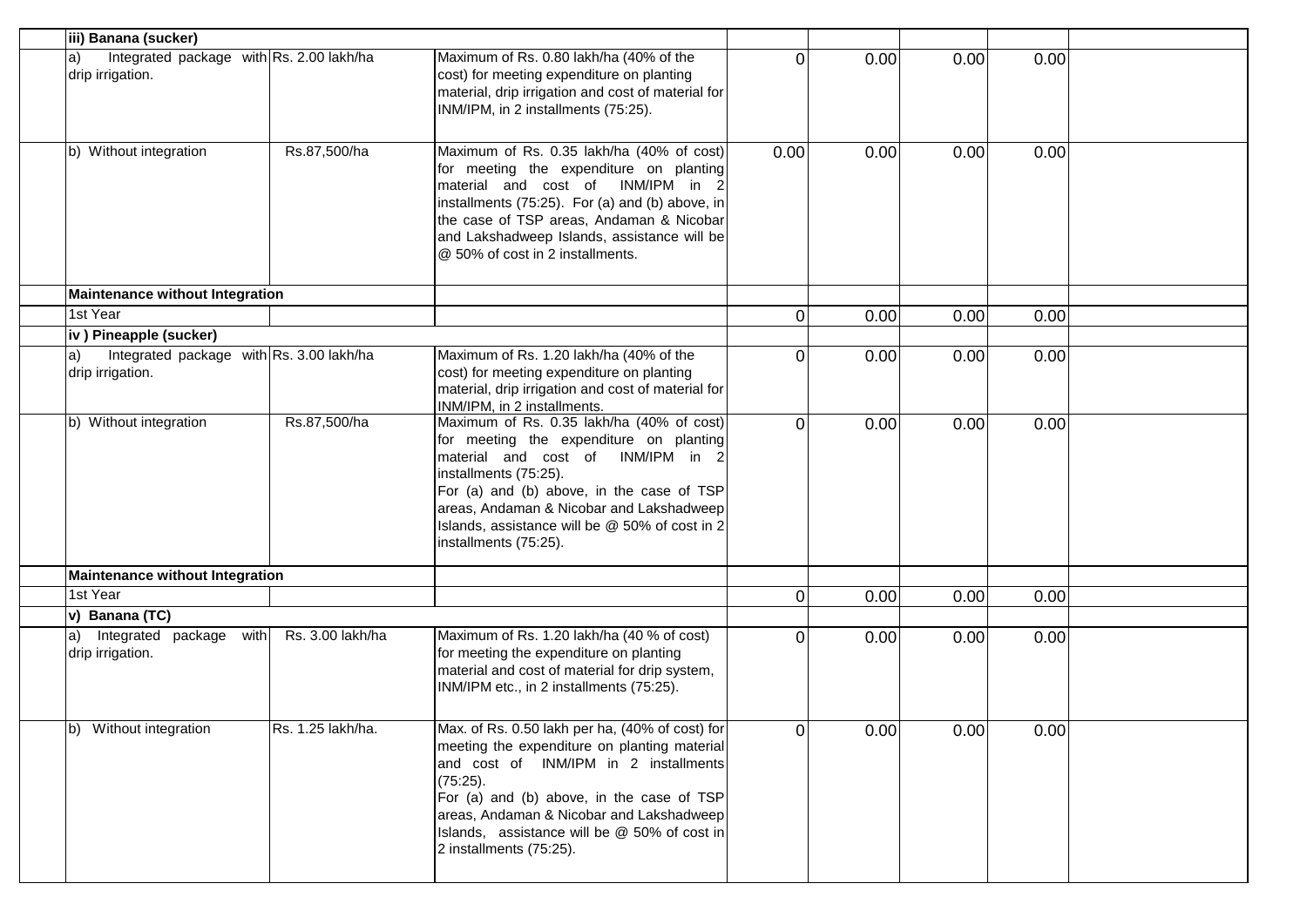| Maintenance without Integration                                      |                   |                                                                                                                                                                                                                                                                                                                                                           |          |      |      |      |  |
|----------------------------------------------------------------------|-------------------|-----------------------------------------------------------------------------------------------------------------------------------------------------------------------------------------------------------------------------------------------------------------------------------------------------------------------------------------------------------|----------|------|------|------|--|
| 1st Year                                                             |                   |                                                                                                                                                                                                                                                                                                                                                           | 0        | 0.00 | 0.00 | 0.00 |  |
| vi) Pineapple (TC)                                                   |                   |                                                                                                                                                                                                                                                                                                                                                           |          |      |      |      |  |
| Integrated package with Rs. 5.50 lakh /ha.<br>a)<br>drip irrigation. |                   | Maximum of Rs. 2.20 lakh/ha (40 % of cost)<br>for meeting the expenditure on planting<br>material and cost of material for drip system,<br>INM/IPM etc., in 2 installments (75:25).                                                                                                                                                                       | 0        | 0.00 | 0.00 | 0.00 |  |
| Without integration<br>lb)                                           | Rs. 1.25 lakh/ha. | Max. of Rs. 0.50 lakh per ha, (40% of cost) for<br>meeting the expenditure on planting material<br>and cost of INM/IPM in 2 installments<br>(75:25).<br>For (a) and (b) above, in the case of TSP<br>areas, Andaman & Nicobar and Lakshadweep<br>Islands, assistance will be @ 50% of cost in<br>2 installments (75:25).                                  | 0        | 0.00 | 0.00 | 0.00 |  |
| Maintenance without Integration                                      |                   |                                                                                                                                                                                                                                                                                                                                                           |          |      |      |      |  |
| 1st Year                                                             |                   |                                                                                                                                                                                                                                                                                                                                                           | 0        | 0.00 | 0.00 | 0.00 |  |
| vii) Papaya                                                          |                   |                                                                                                                                                                                                                                                                                                                                                           |          |      |      |      |  |
| a) Integrated package with<br>drip irrigation.                       | Rs. 2.00 lakh/ha. | Maximum of Rs. 0.80 lakh/ha (40% of the<br>cost) for meeting expenditure on planting<br>material, drip irrigation and cost of material for<br>INM/IPM, in 2 installments (75:25).                                                                                                                                                                         | $\Omega$ | 0.00 | 0.00 | 0.00 |  |
| b) Without integration                                               | Rs. 60,000/ha     | Maximum of Rs. 0.30 lakh/ha (50 % of cost)<br>for meeting the expenditure on planting<br>material and cost of INM/IPM in 2 installments<br>(75:25).<br>For (a) and (b) above, in the case of NE and<br>Himalayan States, TSP areas, Andaman &<br>Nicobar<br>and Lakshadweep<br>Islands,<br>assistance will be @ 50% of cost in 2<br>installments (75:25). | 17       | 3.83 | 3.25 | 0.57 |  |
| Maintenance without Integration                                      |                   |                                                                                                                                                                                                                                                                                                                                                           |          |      |      |      |  |
| 1st Year                                                             |                   |                                                                                                                                                                                                                                                                                                                                                           | 0        | 0.00 | 0.00 | 0.00 |  |
| viii) Ultra high density (Meadow orchard)                            |                   |                                                                                                                                                                                                                                                                                                                                                           |          |      |      |      |  |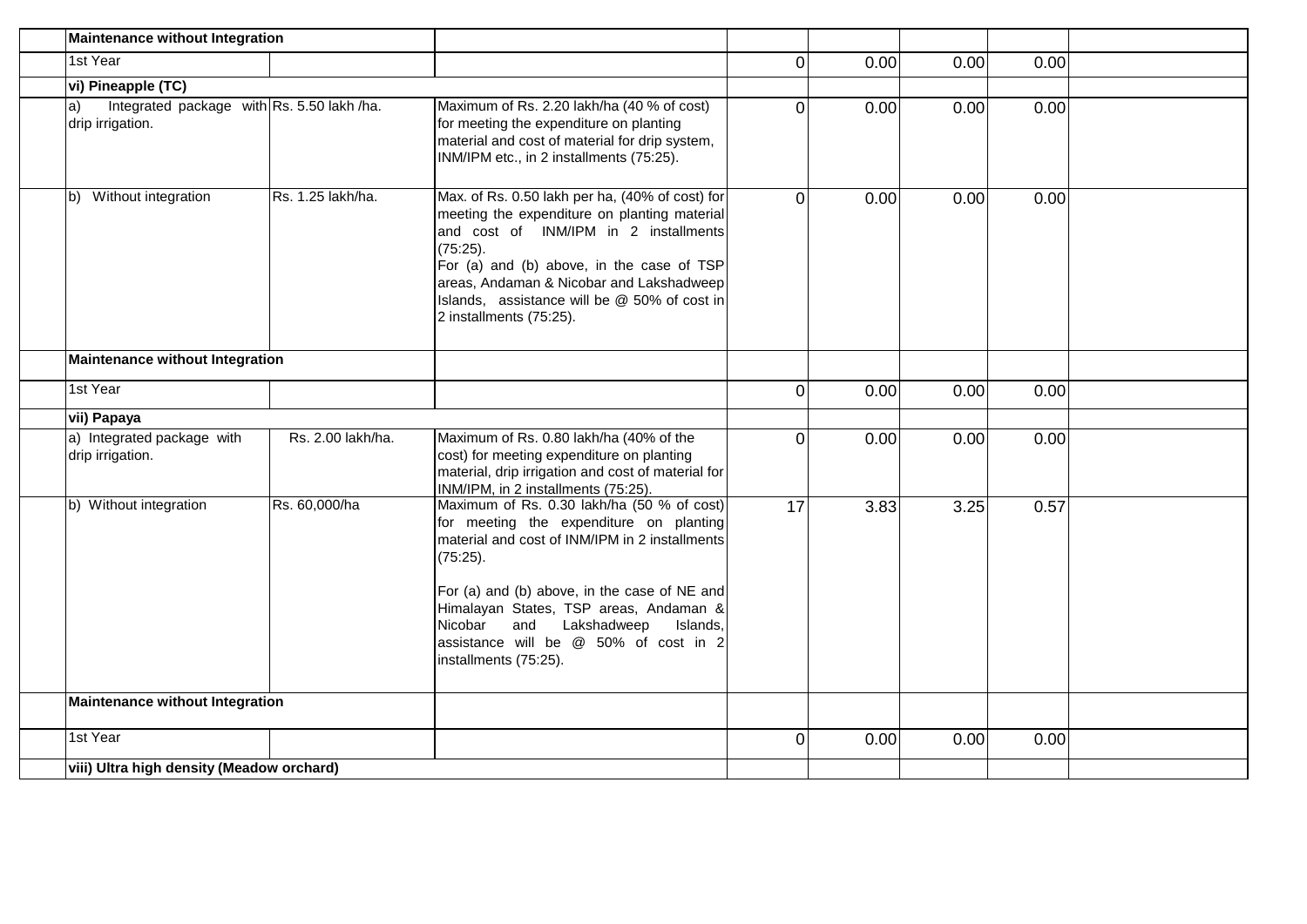| a) Integrated package with drip<br>irrigation                                     | Rs. 2.00 lakh/ha. | Maximum of Rs. 0.80 lakh/ ha. (40% of cost)<br>for meeting the expenditure on planting<br>material and cost of material for drip system,<br>INM/IPM, and canopy management in 3<br>installments of 60:20:20 subject to survival<br>rate of 75% in 2nd year and 90% in 3 <sup>rd</sup> year).                                                                                                           | $\Omega$ | 0.00  | 0.00 | 0.00 |                                                                            |
|-----------------------------------------------------------------------------------|-------------------|--------------------------------------------------------------------------------------------------------------------------------------------------------------------------------------------------------------------------------------------------------------------------------------------------------------------------------------------------------------------------------------------------------|----------|-------|------|------|----------------------------------------------------------------------------|
| b) Without integration                                                            | Rs. 1.25 lakh/ha  | Maximum of Rs. 0.50 lakh/ha., (40% of cost)<br>for meeting the expenditure on planting<br>material and cost of INM/IPM in 3<br>installments.<br>For (a) and (b) above, in the case of TSP<br>areas, Andaman & Nicobar and Lakshadweep<br>Islands, assistance will be @ 50% of cost in<br>3 installments.                                                                                               | 3        | 0.90  | 0.77 | 0.14 |                                                                            |
| <b>Maintenance without Integration</b>                                            |                   |                                                                                                                                                                                                                                                                                                                                                                                                        |          |       |      |      |                                                                            |
| 1st Year                                                                          |                   |                                                                                                                                                                                                                                                                                                                                                                                                        |          | 0.00  | 0.00 | 0.00 |                                                                            |
| 2nd Year                                                                          |                   |                                                                                                                                                                                                                                                                                                                                                                                                        |          | 0.00  | 0.00 | 0.00 |                                                                            |
| ix) High density planting (mango, guava, litchi, pomegranate, apple, citrus etc). |                   |                                                                                                                                                                                                                                                                                                                                                                                                        |          |       |      |      |                                                                            |
| a) Integrated package with drip<br>irrigation                                     | Rs. 1.50 lakh /ha | Maximum of Rs. 0.60 lakh per ha. (40% of<br>cost) for meeting the expenditure on planting<br>material, cost of drip system, INM/IPM,<br>canopy management etc., in 3 installments of<br>60:20:20 subject to survival rate of 75% in<br>2nd year and 90% in $3^{\text{rd}}$ year).                                                                                                                      | $\Omega$ | 0.00  | 0.00 | 0.00 |                                                                            |
| b) Without Integration.                                                           | Rs. 1.00 lakh/ha. | Maximum of Rs. 0.40 lakh/ha (40% of the<br>cost) for meeting the expenditure on planting<br>material and cost of INM/IPM in 3<br>installments (60:20:20).<br>For (a) and (b) above, in the case of TSP<br>areas, Andaman & Nicobar and Lakshadweep<br>Islands, assistance will be $@$ 50% of cost in 3<br>installments of 60:20:20 subject to survival<br>rate of 75% in 2nd year and 90% in 3rd year) | 43       | 10.42 | 8.86 |      | 1.56 Assistance during year of<br>plantation limited to 60% of<br>subsidy. |
| <b>Maintenance without Integration</b>                                            |                   |                                                                                                                                                                                                                                                                                                                                                                                                        |          |       |      |      |                                                                            |
| 1st Year                                                                          |                   |                                                                                                                                                                                                                                                                                                                                                                                                        | 50       | 4.02  | 3.42 | 0.60 |                                                                            |
| 2nd Year                                                                          |                   |                                                                                                                                                                                                                                                                                                                                                                                                        | 52       | 4.18  | 3.55 | 0.63 |                                                                            |
| (b) Fruit crops other than cost intensive crops using normal spacing              |                   |                                                                                                                                                                                                                                                                                                                                                                                                        |          |       |      |      |                                                                            |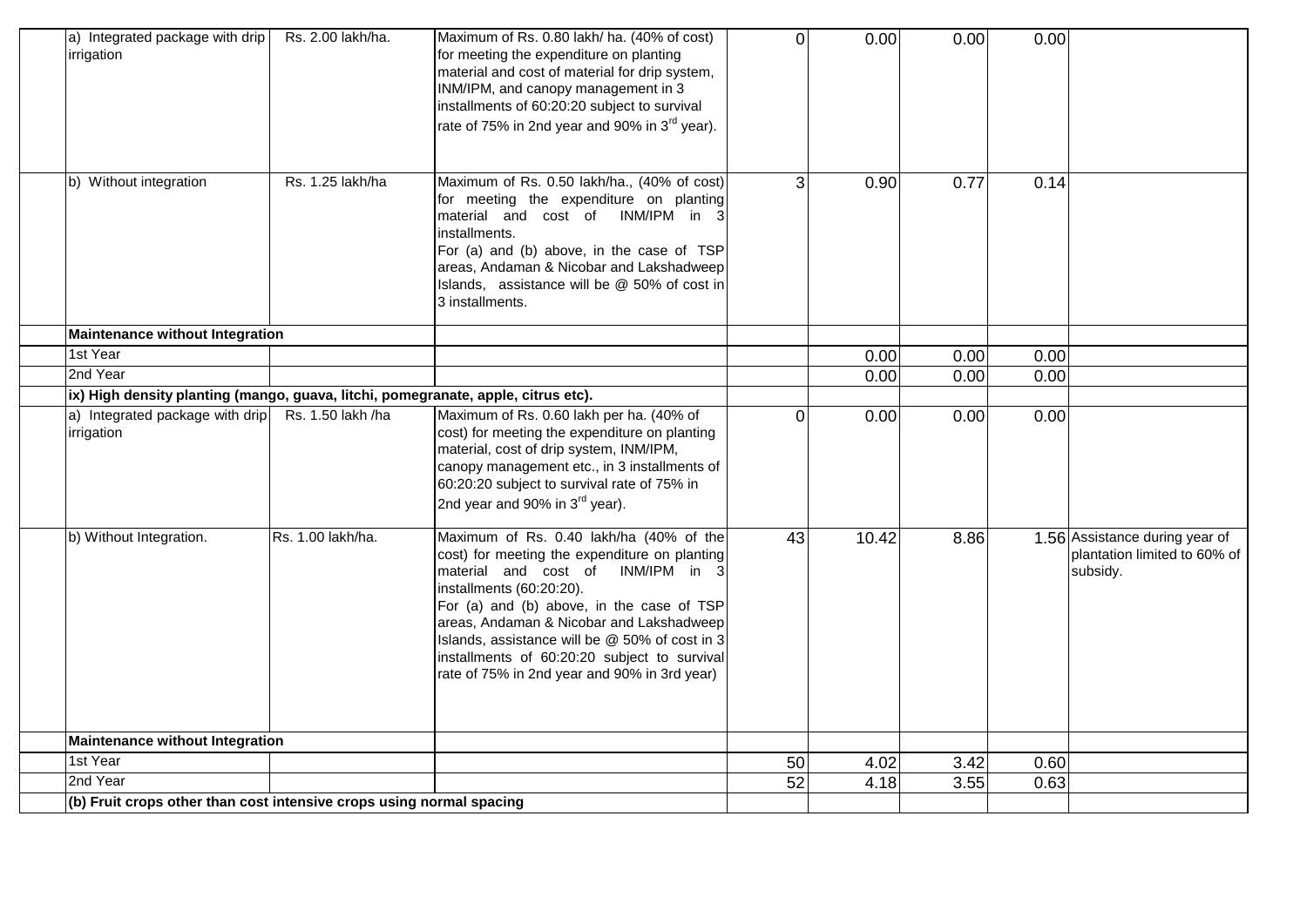|              | a) Integrated package with drip $\vert$ Rs. 1.00 lakh/ha<br>irrigation |                                                      | Maximum of Rs. 0.40 lakh/ ha. (40% of cost)<br>for meeting the expenditure on planting<br>material, cost of drip system, INM/IPM,<br>canopy management etc in 3 installments of<br>60:20:20 subject to survival rate of 75% in<br>2nd year & 90% in 3rd year for perennial<br>crops and for non perennial crops in 2<br>installments of 75:25. | $\Omega$ | 0.00   | 0.00   | 0.00  |                                                                             |
|--------------|------------------------------------------------------------------------|------------------------------------------------------|------------------------------------------------------------------------------------------------------------------------------------------------------------------------------------------------------------------------------------------------------------------------------------------------------------------------------------------------|----------|--------|--------|-------|-----------------------------------------------------------------------------|
|              | b) Without Integration                                                 | Rs. 60,000/ha                                        | Maximum of Rs. 0.30 lakh/ha (50 % of cost)<br>for meeting the expenditure on planting<br>material and cost of INM/IPM in 3 installments<br>of 60:20:20.                                                                                                                                                                                        | 825      | 148.56 | 126.27 |       | 22.28 Assistance during year of<br>plantation limited to 60% of<br>subsidy. |
|              | Maintenance without Integration                                        |                                                      |                                                                                                                                                                                                                                                                                                                                                |          |        |        |       |                                                                             |
|              | 1st Year                                                               |                                                      |                                                                                                                                                                                                                                                                                                                                                | 1483     | 88.98  | 75.63  |       | 13.35 As per norms of 2013-14                                               |
|              | 2nd Year                                                               |                                                      |                                                                                                                                                                                                                                                                                                                                                | 1070     | 64.20  | 54.57  | 9.63  | do                                                                          |
|              | <b>Sub-total fruits</b>                                                |                                                      |                                                                                                                                                                                                                                                                                                                                                | 3624.26  | 365.08 | 310.32 | 54.76 |                                                                             |
|              |                                                                        | Vegetable (For maximum area of 2 ha per beneficiary) |                                                                                                                                                                                                                                                                                                                                                |          |        |        |       |                                                                             |
|              | <b>Hybrid</b>                                                          | Rs.50,000/ha                                         | 40% of cost in general areas                                                                                                                                                                                                                                                                                                                   | 500      | 100.00 | 85.00  | 15.00 |                                                                             |
|              | Sub-total                                                              |                                                      |                                                                                                                                                                                                                                                                                                                                                | 500      | 100.00 | 85.00  | 15.00 |                                                                             |
| $\mathbf{3}$ | Flowers (For a maximum of 2 ha per beneficiary)                        |                                                      |                                                                                                                                                                                                                                                                                                                                                |          |        |        |       |                                                                             |
|              | <b>Cut flowers</b>                                                     |                                                      |                                                                                                                                                                                                                                                                                                                                                |          |        |        |       |                                                                             |
|              | Small & Marginal Farmers                                               | Rs. 1.00 lakh/ha                                     | 40% of cost                                                                                                                                                                                                                                                                                                                                    | 10.0     | 4.00   | 3.40   | 0.60  |                                                                             |
|              | Other farmers                                                          | do                                                   | 25% of the cost                                                                                                                                                                                                                                                                                                                                | 10.0     | 2.50   | 2.13   | 0.38  |                                                                             |
|              | <b>Bulbulous flowers</b>                                               |                                                      |                                                                                                                                                                                                                                                                                                                                                |          |        |        |       |                                                                             |
|              | <b>Small &amp; Marginal Farmers</b>                                    | Rs. 1.50 lakh/ha                                     | 40 % of the cost                                                                                                                                                                                                                                                                                                                               | 15.0     | 9.00   | 7.65   | 1.35  |                                                                             |
|              | Other farmers                                                          | do                                                   | 25% of cost                                                                                                                                                                                                                                                                                                                                    | 0.0      | 0.00   | 0.00   | 0.00  |                                                                             |
|              | <b>Loose Flowers</b>                                                   |                                                      |                                                                                                                                                                                                                                                                                                                                                |          |        |        |       |                                                                             |
|              | Small & Marginal Farmers                                               | Rs. 40,000/ha                                        | 40% of cost                                                                                                                                                                                                                                                                                                                                    | 225.0    | 36.00  | 30.60  | 5.40  |                                                                             |
|              | Other farmers                                                          | do                                                   | 25% of cost                                                                                                                                                                                                                                                                                                                                    | 50.0     | 5.00   | 4.25   | 0.75  |                                                                             |
|              | <b>Sub-total flowers</b>                                               |                                                      |                                                                                                                                                                                                                                                                                                                                                | 310.0    | 56.50  | 48.03  | 8.48  |                                                                             |
| 4            | Spices (For a maximum area of 4 ha per beneficiary)                    |                                                      |                                                                                                                                                                                                                                                                                                                                                |          |        |        |       |                                                                             |
|              |                                                                        |                                                      |                                                                                                                                                                                                                                                                                                                                                |          |        |        |       |                                                                             |
|              | Rhizomatic<br>Seed spice and<br>spices                                 | Rs.30,000/ha                                         | Maximum of Rs. 12,000/- per ha. (40% of<br>cost) for meeting the expenditure on planting<br>material and cost of material for INM/IPM etc).                                                                                                                                                                                                    | 550      | 66.00  | 56.10  | 9.90  |                                                                             |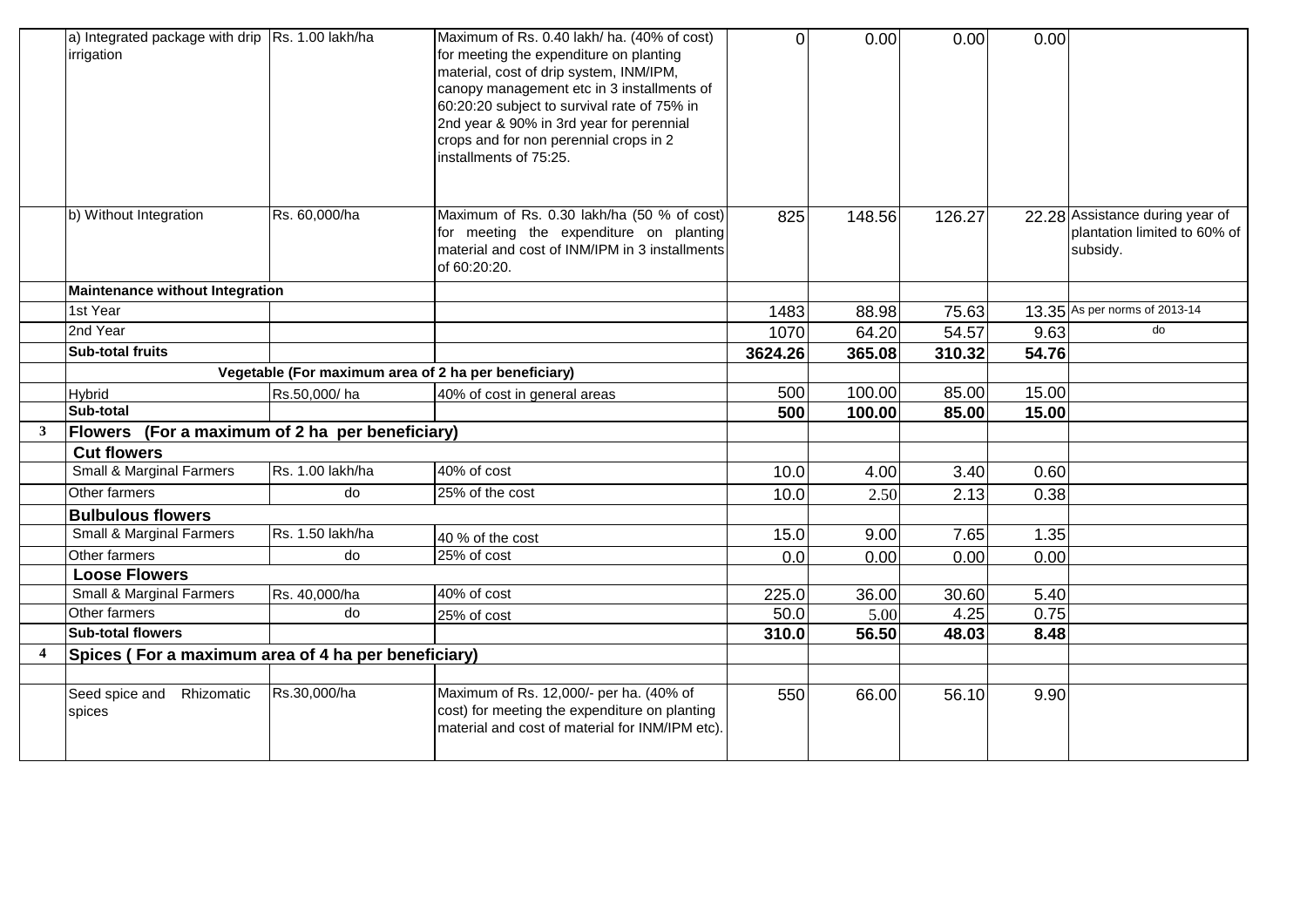| <b>Perennial spices</b><br>(black pepper)                     | Rs. 50,000/ha    | Maximum of Rs. 20,000/- per ha (@40% of<br>cost) for meeting the expenditure on planting<br>material and cost of material for INM/IPM etc.<br>For (i) and (ii) above, in the case of TSP<br>areas, Andaman and Lakshadweep Islands,<br>assistance will be @ 50% of cost.                                                                                                                                                                            | 0    | 0.00  | 0.00  | 0.00 |  |
|---------------------------------------------------------------|------------------|-----------------------------------------------------------------------------------------------------------------------------------------------------------------------------------------------------------------------------------------------------------------------------------------------------------------------------------------------------------------------------------------------------------------------------------------------------|------|-------|-------|------|--|
| <b>Sub-total spices</b>                                       |                  |                                                                                                                                                                                                                                                                                                                                                                                                                                                     | 550  | 66.00 | 56.10 | 9.90 |  |
| Aromatic Plants (For a maximum area of 4 ha per beneficiary)  |                  |                                                                                                                                                                                                                                                                                                                                                                                                                                                     |      |       |       |      |  |
| (a) Cost intensive aromatic plant Rs. 1,00,000/ha             |                  | 40% of cost, subject to a maximum of<br>Rs.40,000/- per ha, for meeting the<br>expenditure on planting material and cost of<br>material for INM/IPM etc.                                                                                                                                                                                                                                                                                            | 0.0  | 0.00  | 0.00  | 0.00 |  |
| (b) Other aromatic plants                                     | Rs. 40,000/ha    | 40% of cost, subject to a maximum of<br>Rs.16,000/- per ha, for meeting the<br>expenditure on planting material and cost of<br>material for INM/IPM etc.<br>For (i) and (ii) above, in the case of TSP<br>areas, Andaman & Nicobar and Lakshadweep<br>Islands, assistance will be @ 50% of cost.                                                                                                                                                    | 10.0 | 1.60  | 1.36  | 0.24 |  |
| <b>Sub-total aromatics</b>                                    |                  |                                                                                                                                                                                                                                                                                                                                                                                                                                                     | 10.0 | 1.60  | 1.36  | 0.24 |  |
| Plantation crops (For a maximum area of 4 ha per beneficiary) |                  |                                                                                                                                                                                                                                                                                                                                                                                                                                                     |      |       |       |      |  |
| <b>Cashew</b>                                                 |                  |                                                                                                                                                                                                                                                                                                                                                                                                                                                     |      |       |       |      |  |
| a) Integrated package with  <br>drip irrigation               | Rs. 1.00 lakh/ha | Rs. 0.40 lakh per ha (40% of cost) for<br>meeting the expenditure on planting material<br>and cost of material for drip system, INM/IPM<br>etc) in 3 installments of 60:20:20 subject to<br>survival rate of 50% in second year and 90%<br>in third year.                                                                                                                                                                                           |      | 0.00  | 0.00  | 0.00 |  |
| b) Without integration                                        | Rs. 50,000/ha    | Rs.0.20 lakh per ha (40 % of cost) for<br>meeting the expenditure on planting material<br>and cost of material for INM/IPM in 3<br>installments of 60:20:20 subject to survival<br>rate of 75% in second year and 90% in third<br>year for a maximum area of 4 ha per<br>beneficiary.<br>For (a) and<br>(b) above, in the case of TSP areas,<br>Andaman & Nicobar and Lakshadweep<br>Islands assistance will be @ 50% of cost in 3<br>installments. |      | 0.00  | 0.00  | 0.00 |  |
| Cocoa                                                         |                  |                                                                                                                                                                                                                                                                                                                                                                                                                                                     |      |       |       |      |  |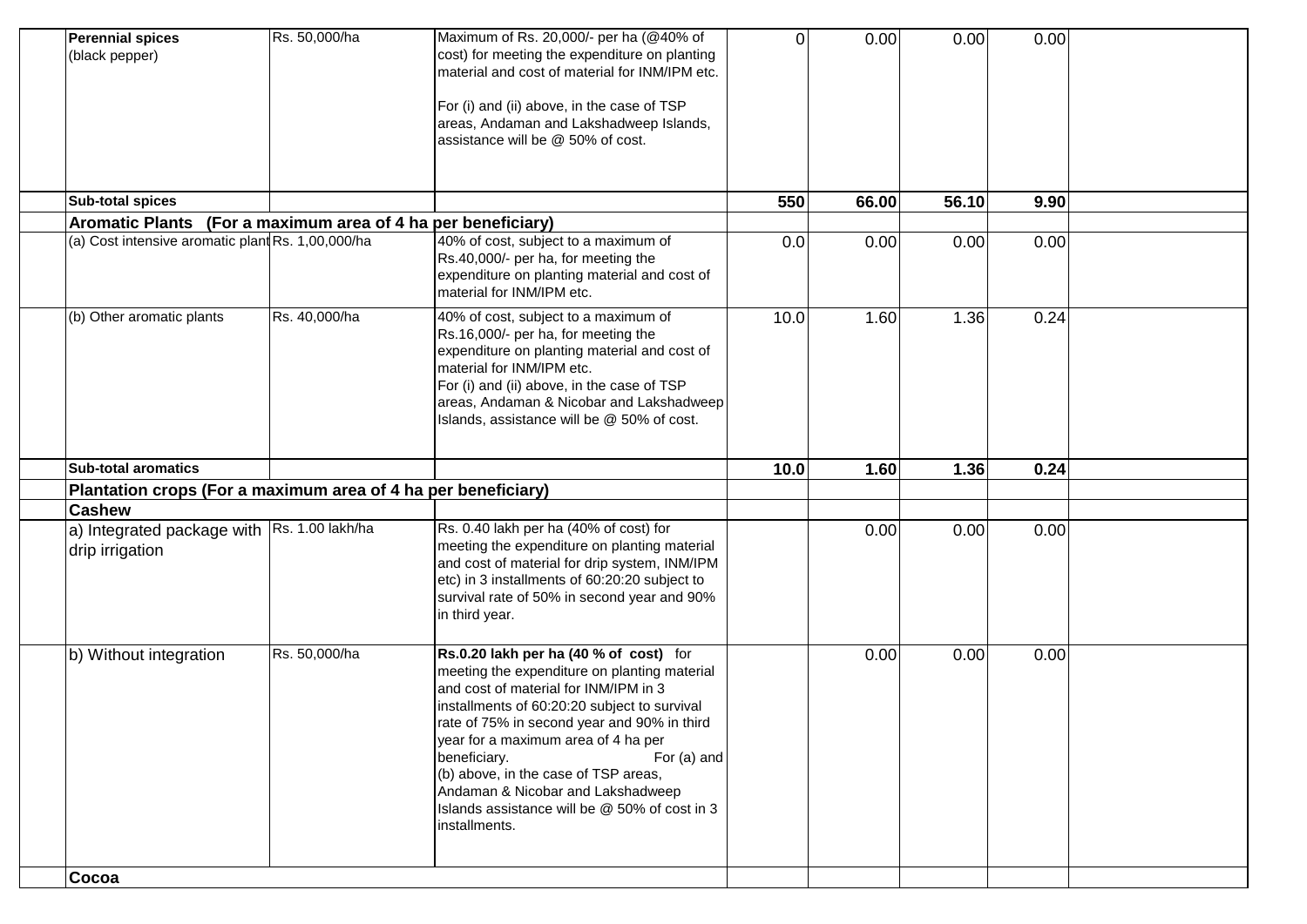| a) Integrated package with drip   Rs. 1.00 lakh/ha<br>irrigation |                     | Rs. 0.40 lakh per ha (40% of cost) for<br>meeting the expenditure on planting material<br>and cost of material for drip system, INM/IPM<br>etc) in 3 installments of 60:20:20 subject to<br>survival rate of 50% in second year and 90%<br>in third year.                                                                                                                                                                                                                    |   | 0.00 | 0.00 | 0.00 |  |
|------------------------------------------------------------------|---------------------|------------------------------------------------------------------------------------------------------------------------------------------------------------------------------------------------------------------------------------------------------------------------------------------------------------------------------------------------------------------------------------------------------------------------------------------------------------------------------|---|------|------|------|--|
| b) Without integration                                           | Rs. 50,000/ha       | Rs.0.20 lakh per ha (40 % of cost) for<br>meeting the expenditure on planting material<br>and cost of material for INM/IPM in 3<br>installments of 60:20:20 subject to survival<br>rate of 75% in second year and 90% in third<br>year for a maximum area of 4 ha per<br>beneficiary.<br>For (a) and<br>(b) above, in the case of NE and Himalayan<br>States, TSP areas, Andaman & Nicobar and<br>Lakshadweep Islands assistance will be @<br>50% of cost in 3 installments. |   | 0.00 | 0.00 | 0.00 |  |
| Sub-total                                                        |                     |                                                                                                                                                                                                                                                                                                                                                                                                                                                                              | 0 | 0.00 | 0.00 | 0.00 |  |
|                                                                  | <b>Maintenance</b>  | I year                                                                                                                                                                                                                                                                                                                                                                                                                                                                       |   |      |      |      |  |
| Cashew                                                           | Rs. 40,000ha        | Maximum of Rs. 20,000/- per ha (50% of cost<br>for meeting the expenditure on planting<br>material and cost of material for INM/IPM etc)<br>in 3 installments of 60:20:20 subject to<br>survival rate of 75% in second year and 90%<br>in third year for a maximum area of 4 ha                                                                                                                                                                                              |   | 0.00 | 0.00 | 0.00 |  |
| Cocoa                                                            | Rs. 40,000ha        | Maximum of Rs. 20,000/- per ha (50% of cost<br>for meeting the expenditure on planting<br>material and cost of material for INM/IPM etc)<br>in 3 installments of 60:20:20 subject to<br>survival rate of 75% in second year and 90%<br>in third year for a maximum area of 4 ha                                                                                                                                                                                              |   | 0.00 | 0.00 | 0.00 |  |
| Cocoa inter Crop in Arecanut<br>Gardens                          | Rs. 40,000ha        | Maximum of Rs. 20,000/- per ha (50% of cost<br>for meeting the expenditure on planting<br>material and cost of material for INM/IPM etc)<br>in 3 installments of 60:20:20 subject to<br>survival rate of 75% in second year and 90%<br>in third year for a maximum area of 4 ha                                                                                                                                                                                              |   | 0.00 | 0.00 | 0.00 |  |
|                                                                  | Maintenance II year |                                                                                                                                                                                                                                                                                                                                                                                                                                                                              |   |      |      |      |  |
| Cashew                                                           | do                  | do                                                                                                                                                                                                                                                                                                                                                                                                                                                                           |   | 0.00 | 0.00 | 0.00 |  |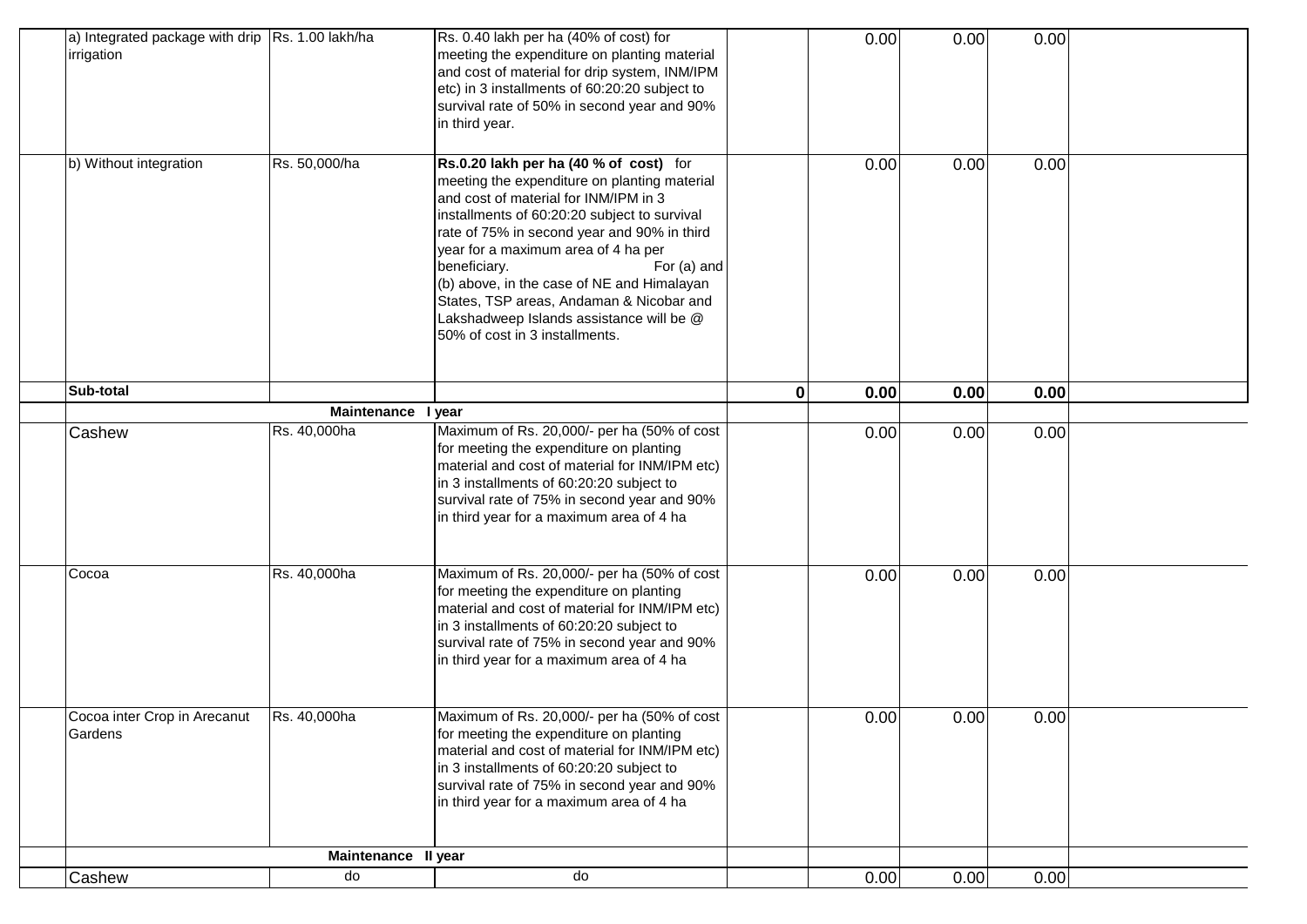|   | Cocoa                                                                                  | do                               | do                                                                                                                        |         | 0.00   | 0.00   | 0.00  |                                                           |
|---|----------------------------------------------------------------------------------------|----------------------------------|---------------------------------------------------------------------------------------------------------------------------|---------|--------|--------|-------|-----------------------------------------------------------|
|   | Sub-total                                                                              |                                  |                                                                                                                           | 0.0     | 0.00   | 0.00   | 0.00  |                                                           |
|   | <b>Grand Total Area Expansion</b>                                                      |                                  |                                                                                                                           | 4994.26 | 589.18 | 500.81 | 88.38 |                                                           |
|   | <b>Mushrooms</b>                                                                       |                                  |                                                                                                                           |         |        |        |       |                                                           |
|   | <b>Production unit</b>                                                                 |                                  |                                                                                                                           |         |        |        |       |                                                           |
|   | <b>Public Sector</b>                                                                   | Rs. 20.00 lakh/ unit             | 100% of the cost.                                                                                                         | 2.0     | 40.00  | 34.00  | 6.00  |                                                           |
|   | <b>Private Sector</b>                                                                  | Rs. 20.00 lakh/ unit             | 40% of cost for private sector, for meeting the<br>expenditure on infrastructure, as credit linked<br>back ended subsidy. | 8.0     | 64.00  | 54.40  | 9.60  |                                                           |
|   | Spawn making unit                                                                      |                                  |                                                                                                                           |         |        |        |       |                                                           |
|   | <b>Public Sector</b>                                                                   | Rs. 15 lakh/ unit                | 100% of the cost.                                                                                                         | 1.0     | 15.00  | 12.75  | 2.25  |                                                           |
|   | <b>Private Sector</b>                                                                  | Rs. 15 lakh/ unit                | 40% of cost for private sector, for meeting the<br>expenditure on infrastructure, as credit linked<br>back ended subsidy. |         | 0.00   | 0.00   | 0.00  |                                                           |
|   | <b>Compost making unit</b>                                                             |                                  |                                                                                                                           |         |        |        |       |                                                           |
|   | Public Sector                                                                          | Rs. 20.00 lakh/ unit             | 100% of the cost.                                                                                                         | 2.0     | 40.00  | 34.00  | 6.00  |                                                           |
|   | <b>Private Sector</b>                                                                  | Rs. 20.00 lakh/ unit             | 40% of cost for private sector, for meeting the<br>expenditure on infrastructure, as credit linked<br>back ended subsidy. | 5.0     | 40.00  | 34.00  | 6.00  |                                                           |
|   | <b>Sub-total mushrooms</b>                                                             |                                  |                                                                                                                           | 18.00   | 199.00 | 169.15 | 29.85 |                                                           |
| 5 | Rejuvenation/replacement of<br>senile plantation including<br>Canopy management. Mango | Rs. 40,000/ha                    | 50% of the total cost subject to a maximum of<br>Rs. 20,000/ha limited to two ha per<br>beneficiary.                      | 129     | 25.80  | 21.93  |       | 3.87 To be implemented<br>as per<br>quidelines circulated |
|   | Sub-total                                                                              |                                  |                                                                                                                           | 129     | 25.80  | 21.93  | 3.87  |                                                           |
|   | <b>Creation of Water resources</b>                                                     |                                  |                                                                                                                           |         |        |        |       |                                                           |
|   | <b>Community tanks</b>                                                                 |                                  |                                                                                                                           |         |        |        |       |                                                           |
|   | lining - (10 ha. of command area, with pond size of 100m x 100m x 3m) -                |                                  | i) Community tanks/on farm ponds/on farm water reservoirs with use of plastic/RCC                                         |         |        |        |       |                                                           |
|   | lining                                                                                 |                                  | Community tanks/on farm ponds/on farm water reservoirs with use of plastic/RCC                                            |         |        |        |       |                                                           |
|   | Plain areas                                                                            | Rs. 20.00 lakh in plain<br>areas | 100% of cost for 10 ha command                                                                                            | 112     | 896.0  | 761.6  | 134.4 |                                                           |
|   | Hilly areas.                                                                           | areas.                           | Rs. 25 lakh/ unit for Hilly 100% of cost for 10 ha command                                                                | 30      | 37.50  | 31.88  | 5.63  |                                                           |
|   |                                                                                        |                                  | ii) Water harvesting system for individuals- for storage of water in 20mx20mx3m                                           |         |        |        |       |                                                           |
|   | Plain areas                                                                            | areas and                        | Rs. 1.50 lakh/unit in plain 50% of cost. Maintenance to be ensured by<br>the beneficiary.                                 | 80      | 60.0   | 51.0   | 9.0   |                                                           |
|   | Hilly areas.                                                                           | areas                            | Rs. 1.80 lakh/unit in hilly 50% of cost. Maintenance to be ensured by<br>the beneficiary.                                 | 10      | 9.00   | 7.65   | 1.35  |                                                           |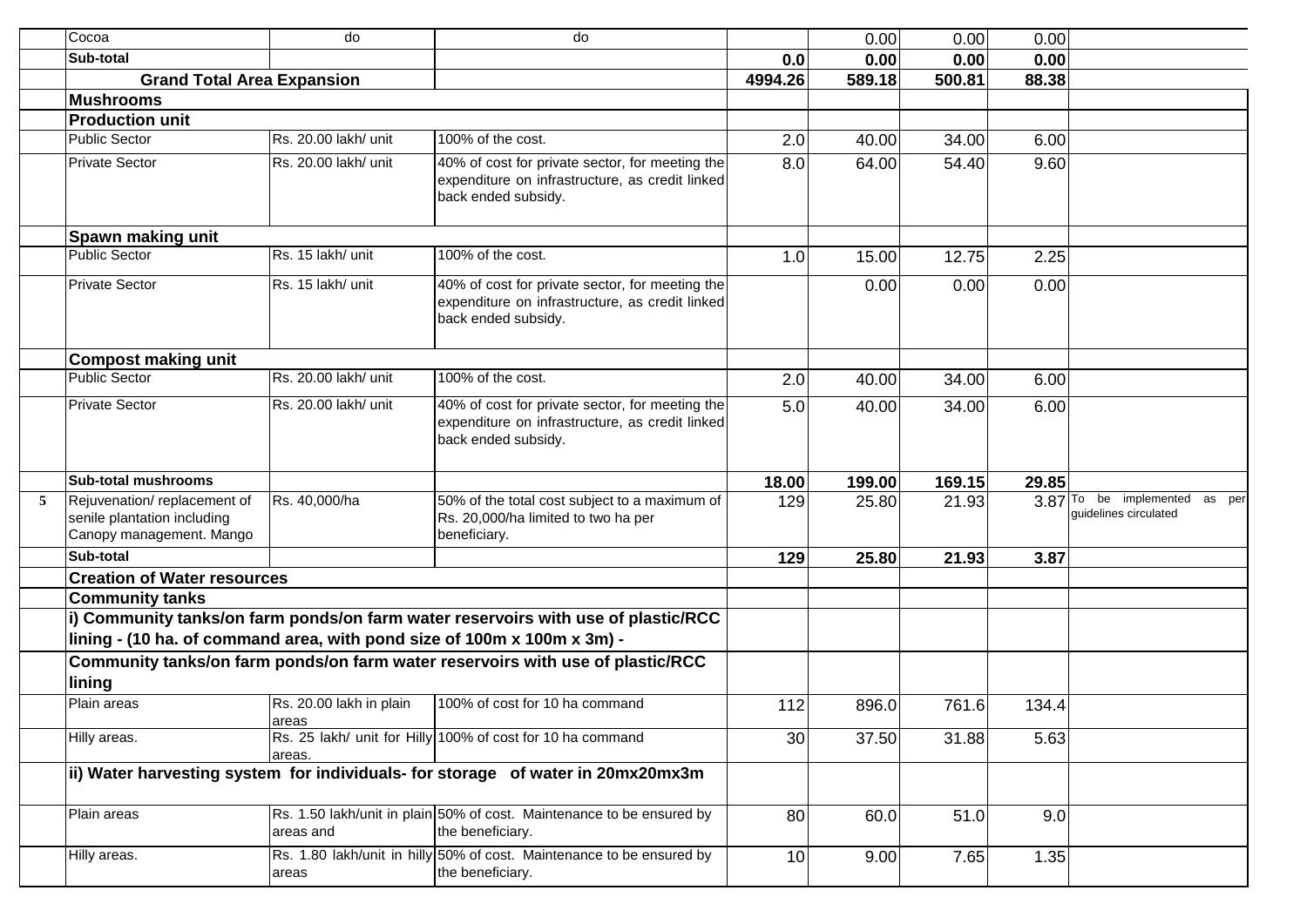|   | Sub-total                       |                                                   |                                                                                              | 232   | 1002.50 | 852.13  | 150.38 |                                                                                                          |
|---|---------------------------------|---------------------------------------------------|----------------------------------------------------------------------------------------------|-------|---------|---------|--------|----------------------------------------------------------------------------------------------------------|
| 5 |                                 | <b>Protected cultivation</b>                      |                                                                                              |       |         |         |        |                                                                                                          |
|   | a) Green House structure        |                                                   |                                                                                              |       |         |         |        |                                                                                                          |
|   | Fan & Pad system                | area 500 Sq. m)                                   | Rs. 1650/Sq.m (up to 50% of cost for a maximum area of 4000 sq.<br>m per beneficiary.        |       | 0.00    | 0.00    |        | 0.00 Minutes of SLEC meeting to be<br>submitted along with details of<br>beneficiareis, locaiton, etc to |
|   | Fan & Pad system                | Sq.m up to 1008 Sqm)                              | Rs. 1465/Sq. m (>500 50% of cost for a maximum area of 4000 sq.<br>m per beneficiary.        |       | 0.00    | 0.00    | 0.00   |                                                                                                          |
|   | Fan & Pad system                | Sq. m up to 2080 Sq.m) $\vert$ m per beneficiary. | Rs. 1420/Sq. m (>1008 50% of cost for a maximum area of 4000 sq.                             |       | 0.00    | 0.00    | 0.00   |                                                                                                          |
|   | Fan & Pad system                | Sq. m upto 4000 Sq.m)                             | Rs. 1400/Sq. m (>2080 50% of cost for a maximum area of 4000 sq.<br>m per beneficiary.       |       | 0.00    | 0.00    | 0.00   |                                                                                                          |
|   | (b) Naturally ventilated system |                                                   |                                                                                              |       |         |         |        |                                                                                                          |
|   | (i) Tubular structur            | Rs. 890/Sq. m (>1008<br>Sq.m up to 2080 Sq. m)    | 50% of the cost limited to 4000 Sq.m per<br>beneficiary.                                     | 1.20  | 61.44   | 52.22   |        | 9.22 For Hilly Areas                                                                                     |
|   | (i) Tubular structur            | Rs. 935/Sq.m (>500 Sq.<br>m up to 1008 Sq. m)     | 50% of the cost limited to 4000 Sq.m per<br>beneficiary.                                     | 0.50  | 26.88   | 22.84   |        | 4.03 For Hilly Areas                                                                                     |
|   | (i) Tubular structur            | Rs. 890/Sq. m (>1008<br>Sq.m up to 2080 Sq. m)    | 50% of the cost limited to 4000 Sq.m per<br>beneficiary.                                     | 29.40 | 1308.30 | 1112.06 | 196.25 |                                                                                                          |
|   | (i) Tubular structur            | Rs. 844/Sq. m (>2080<br>Sq. m up to 4000 Sq. m)   | 50% of the cost limited to 4000 Sq.m per<br>beneficiary.                                     | 37.60 | 1586.72 | 1348.71 | 238.01 |                                                                                                          |
|   | ii) Wooden structure            | Rs. 540/Sq. m                                     | 50% of the cost limited to 20 units (each unit<br>not to exceed 200 Sq.m per beneficiary).   |       | 0.00    | 0.00    | 0.00   |                                                                                                          |
|   | ii) Wooden structure            | Rs. 621/Sq. m for hilly<br>areas                  | 50% of the cost limited to 20 units (each unit<br>not to exceed 200 Sq.m per beneficiary).   |       | 0.00    | 0.00    | 0.00   |                                                                                                          |
|   | iii) Bamboo structure           | Rs. 450/Sq. m                                     | 50% of the cost limited to 20 units (each unit<br>should not exceed 200 Sqm per beneficiary. |       | 0.00    | 0.00    | 0.00   |                                                                                                          |
|   | iii) Bamboo structure           | Rs. 518/Sq. m for hilly<br>areas                  | 50% of the cost limited to 20 units (each unit<br>should not exceed 200 Sqm per beneficiary. |       | 0.00    | 0.00    | 0.00   |                                                                                                          |
|   | c) Plastic Mulching             |                                                   |                                                                                              |       |         |         |        |                                                                                                          |
|   | <b>Plastic Mulching</b>         | Rs. 32,000/ha                                     | 50% of the total cost limited to 2 ha per<br>beneficiary.                                    | 299   | 47.84   | 40.66   | 7.18   |                                                                                                          |
|   | <b>Plastic Mulching</b>         | Rs. 36,800/ha for hilly<br>areas                  | 50% of the total cost limited to 2 ha per<br>beneficiary.                                    |       | 0.18    | 0.15    | 0.03   |                                                                                                          |
|   | d) Shade Net House              |                                                   |                                                                                              |       |         |         |        |                                                                                                          |
|   | i) Tubular structure            | Rs. 710/Sq.m                                      | 50% of cost limited to 4000 Sq.m per<br>beneficiary.                                         | 1.00  | 35.50   | 30.18   | 5.33   |                                                                                                          |
|   | i) Tubular structure            | Rs. 600/Sq.m for dome<br>shape                    | 50% of cost limited to 4000 Sq.m per<br>beneficiary.                                         | 7.00  | 210.00  | 178.50  |        | $31.50$ Dome shape                                                                                       |
|   | Tubular structure               | Rs. 550/Sq.m                                      | 50% of cost limited to 4000 Sq.m per<br>beneficiary.                                         | 8.60  | 236.50  | 201.03  |        | 35.48 Flat Shape-all GL                                                                                  |
|   | i) Tubular structure            | Rs. 525/Sq.m                                      | 50% of cost limited to 4000 Sq.m per<br>beneficiary.                                         | 4.60  | 120.75  | 102.64  |        | 18.11 Flat Shape-Cable                                                                                   |
|   | i) Tubular structure            | Rs. 604/Sq.m for dome<br>shape                    | 50% of cost limited to 4000 Sq.m per<br>beneficiary.                                         | 0.40  | 12.08   | 10.27   | 1.81   |                                                                                                          |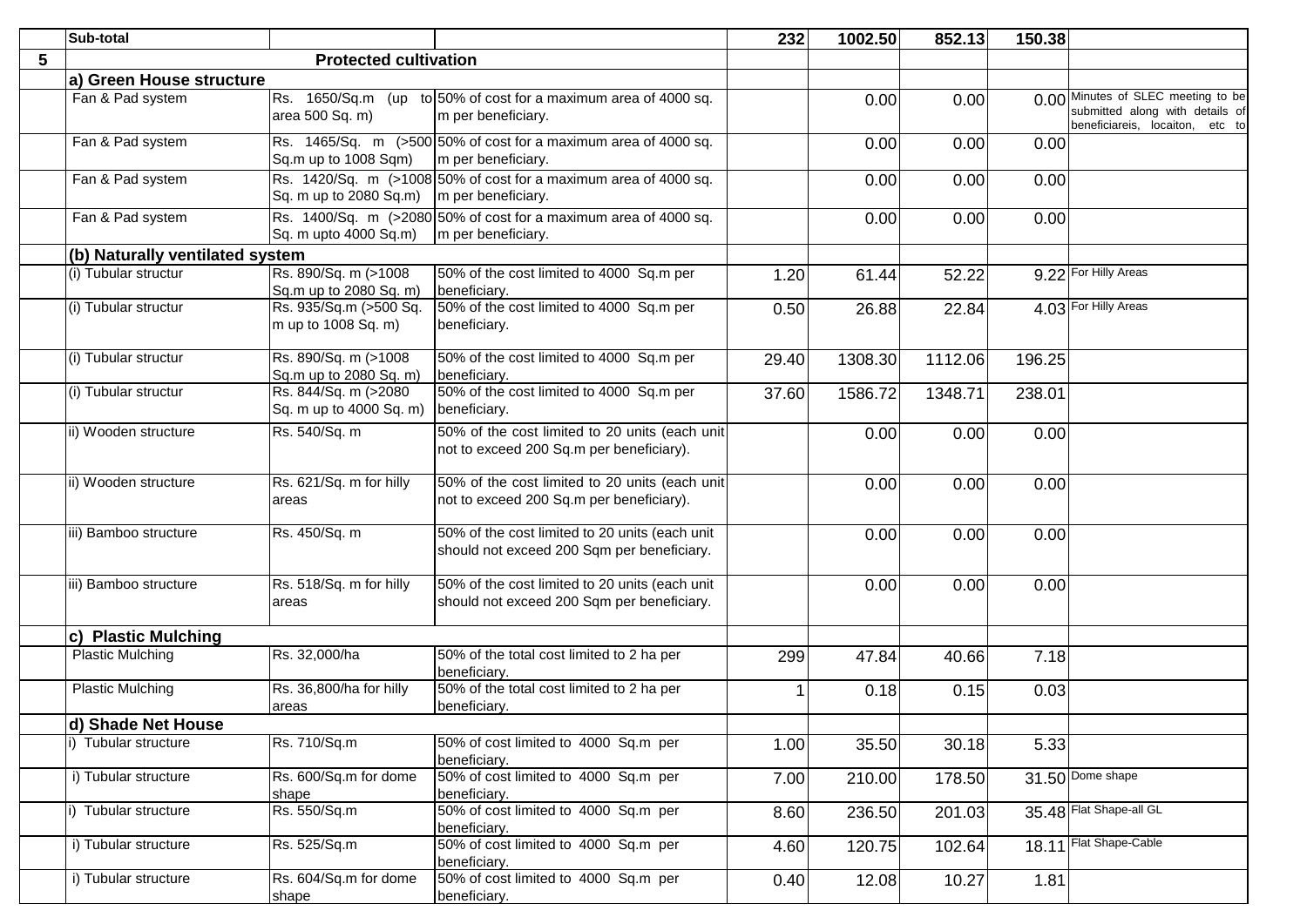|   | <b>Plastic Tunnels</b>                                                                                                      | Rs. 75/Sq.m         | 50% of cost limited 1000 sq. m per                                                            | 1.20   | 4.50   | 3.83   | 0.68      |                                                                                                               |
|---|-----------------------------------------------------------------------------------------------------------------------------|---------------------|-----------------------------------------------------------------------------------------------|--------|--------|--------|-----------|---------------------------------------------------------------------------------------------------------------|
|   |                                                                                                                             |                     | beneficiary.                                                                                  |        |        |        |           |                                                                                                               |
|   | <b>Plastic Tunnels</b>                                                                                                      | Rs. 60/Sq.m         | 50% of cost limited 1000 sq. m per<br>beneficiary.                                            | 6.9    | 20.70  | 17.60  | 3.11      |                                                                                                               |
|   | <b>Plastic Tunnels</b>                                                                                                      | Rs. 60/Sq.m         | 50% of cost limited 1000 sq. m per<br>beneficiary.                                            |        |        |        |           |                                                                                                               |
|   | Walk in tunnels                                                                                                             | Rs. 400/ Sq.m       | 50% of the cost limited to 4000 sq.m. (each<br>unit not to exceed 800 Sq. m per beneficiary). | 1.80   | 36.00  | 30.60  |           | 5.40 2.0 m and <3.0 mtr height                                                                                |
|   | Walk in tunnels                                                                                                             | Rs. 600/ Sq.m       | 50% of the cost limited to 4000 sq.m. (each<br>unit not to exceed 800 Sq. m per beneficiary). | 3.40   | 102.00 | 86.70  |           | 15.30 3.0 m and <4.25 mtr height                                                                              |
|   | e) Anti Bird/Anti Hail Nets                                                                                                 | Rs.35/- per Sq.m    | 50% of cost limited to 5000 Sq.m per<br>beneficiary.                                          |        | 0.00   | 0.00   | 0.00      |                                                                                                               |
|   | f) Cost of planting material &<br>cultivation of high value<br>vegetables grown in poly<br>house                            | Rs.140/Sq. m        | 50% of cost limited to 4000 Sq.m per<br>beneficiary.                                          | 68.10  | 476.70 | 405.20 | 71.51     |                                                                                                               |
|   | g) Cost of planting material &<br>cultivation of Orchid &<br>Anthurium under poly<br>house/shade net house.                 | Rs. 700/Sq.m        | 50% of cost limited to 4000 Sq. m per<br>beneficiary.                                         | 0.00   | 0.00   | 0.00   | 0.00      |                                                                                                               |
|   | h) Cost of planting material &<br>cultivation of Carnation &<br>Gerbera under poly<br>house/shade net house.                | Rs. 610/Sq.m        | 50% of cost limited to 4000 Sq. m per<br>beneficiary.                                         | 14.80  | 451.40 | 383.69 | 67.71     |                                                                                                               |
|   | i) Cost of planting material &<br>cultivation of Rose and lilum<br>under poly house/shade net<br>house                      | Rs. 426/Sq.m        | 50% of cost limited to 4000 Sq. m per<br>beneficiary.                                         | 12.60  | 268.38 | 228.12 | 40.26     |                                                                                                               |
|   | Sub-total protected cultivation                                                                                             |                     |                                                                                               | 499.10 | 5006   | 4255   | 751       |                                                                                                               |
|   | <b>Precision Farming</b><br>development and extension<br>through Precision Farming<br><b>Development Centers</b><br>(PFDCs) | Project based       | 100% of cost to PFDCs                                                                         | 1.00   | 40.00  | 34.00  |           | 6.00 Project to be submitted                                                                                  |
| 6 |                                                                                                                             |                     | Promotion of Integrated Nutrient Management(INM)/ Integrated Pest Management                  |        |        |        |           |                                                                                                               |
|   | Promotion of IPM                                                                                                            | Rs. 4000/ha         | 30% of cost subject to a maximum of Rs<br>1200/ha limited to 4.00 ha/ beneficiary.            |        | 0.00   | 0.00   |           | 0.00 To be need based and taken up<br>after identifying problem of pest /<br>disease and nutrient deficiency. |
|   | Promotion of INM                                                                                                            | Rs. 4000/ha         | 30% of cost subject to a maximum of Rs<br>1200/ha limited to 4.00 ha/ beneficiary.            | 1630   | 19.56  | 16.63  | $2.93$ do |                                                                                                               |
|   | Disease forecasting unit<br>(PSUs)                                                                                          | Rs. 6.00 lakh/unit  | 100 % of costs.                                                                               |        | 0.00   | 0.00   | 0.00      |                                                                                                               |
|   | <b>Bio control lab</b>                                                                                                      |                     |                                                                                               |        |        |        |           |                                                                                                               |
|   | a) Public Sector                                                                                                            | Rs. 90.00 lakh/unit | 100% to Public sector                                                                         |        | 0.00   | 0.0    |           | 0.0 Project to be submitted                                                                                   |
|   | b) Private Sector                                                                                                           | Rs. 90.00 lakh/unit | 50% to private sector.                                                                        |        | 0.00   | 0.0    | 0.0       |                                                                                                               |
|   | <b>Plant Health Clinic</b>                                                                                                  |                     |                                                                                               |        |        |        |           |                                                                                                               |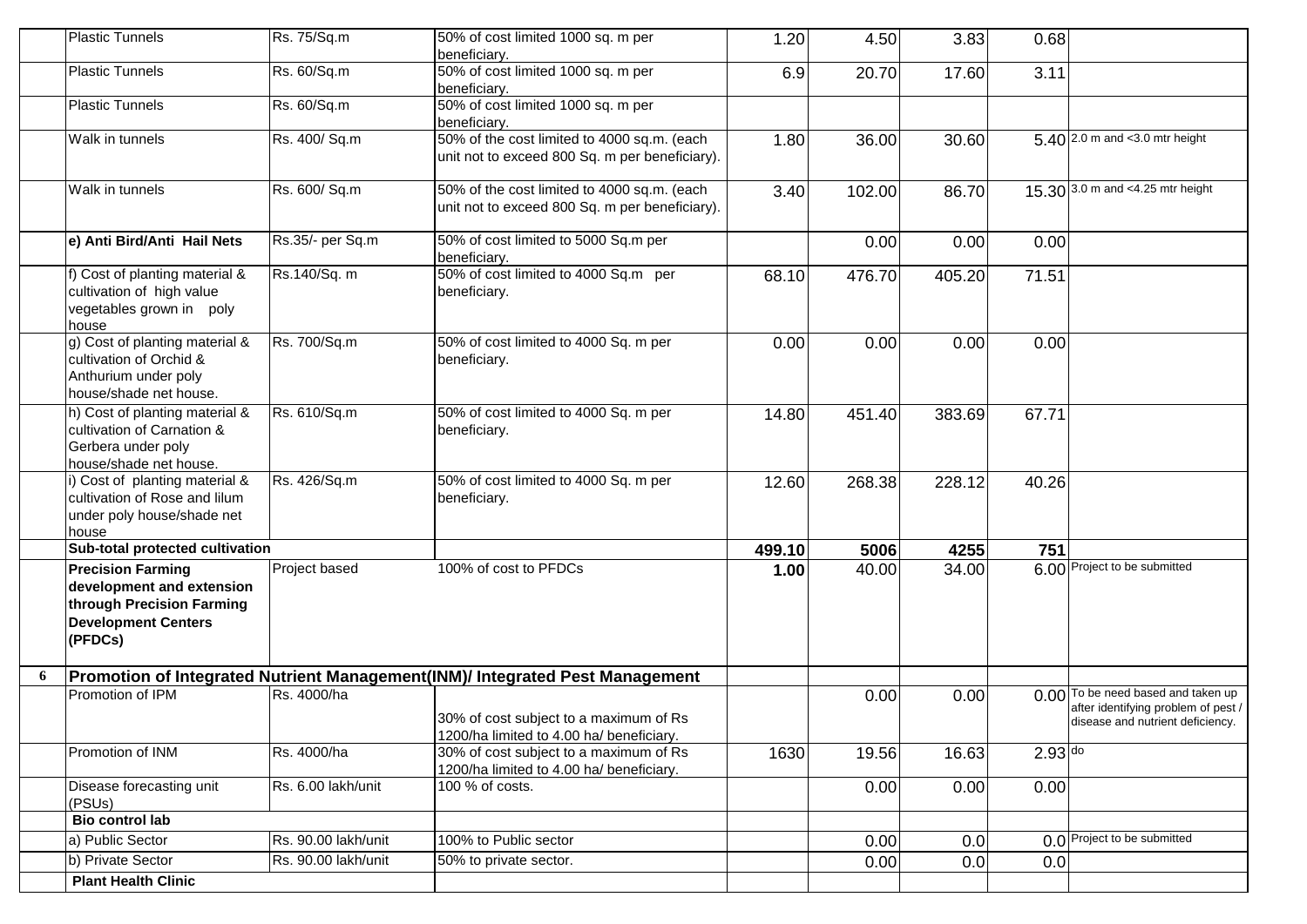|   | a) Public Sector                                  | Rs. 25.00 lakhs/unit | 100% to Public sector                                                                                                                                                                                                                                                       | $\overline{2}$ | 50.00 | 42.50 |       | 7.50 Minutes of SLEC meeting to be<br>submitted along with details of<br>beneficiareis, locaiton, etc to<br>facilitate release of funds. |
|---|---------------------------------------------------|----------------------|-----------------------------------------------------------------------------------------------------------------------------------------------------------------------------------------------------------------------------------------------------------------------------|----------------|-------|-------|-------|------------------------------------------------------------------------------------------------------------------------------------------|
|   | b) Private Sector                                 | Rs. 25.00 lakhs/unit | 50% to private sector.                                                                                                                                                                                                                                                      |                | 0.00  | 0.0   |       | 0.0 Project to be submitted                                                                                                              |
|   | Leaf /Tissue analysis lab                         |                      |                                                                                                                                                                                                                                                                             |                |       |       |       |                                                                                                                                          |
|   | a) Public Sector                                  | Rs. 25.00 lakhs/unit | 100% to Public sector                                                                                                                                                                                                                                                       |                | 25.00 | 21.25 |       | 3.75 Project to be submitted                                                                                                             |
|   | b) Private Sector                                 | Rs. 25.00 lakhs/unit | 50% to private sector.                                                                                                                                                                                                                                                      |                | 0.00  | 0.00  | 0.00  |                                                                                                                                          |
|   | Sub-total INM / IPM                               |                      |                                                                                                                                                                                                                                                                             | 1633           | 94.56 | 80.38 | 14.18 |                                                                                                                                          |
| 7 | <b>Adoption Organic Farming</b>                   |                      |                                                                                                                                                                                                                                                                             |                |       |       |       |                                                                                                                                          |
|   | (i) Adoption of Organic<br>Farming. 1st Year (ha) | Rs. 20,000/ha        | 50% of cost limited to Rs.10000/ha for a<br>maximum area of 4 ha. per beneficiary,<br>spread over a period of 3 years involving an<br>assistance of Rs.4000/- in first year and<br>Rs.3000/- each in second & third year. The<br>programme to be linked with certification. | 150            | 15.00 | 12.75 |       | 2.25 Project to be submitted                                                                                                             |
|   | 2nd Year                                          | Rs. 20,000/ha        | 50% of cost limited to Rs.10000/ha for a<br>maximum area of 4 ha. per beneficiary,<br>spread over a period of 3 years involving an<br>assistance of Rs.4000/- in first year and<br>Rs.3000/- each in second & third year. The<br>programme to be linked with certification. |                | 0.00  | 0.00  | 0.00  |                                                                                                                                          |
|   | 3rd Year                                          | Rs. 20,000/ha        | 50% of cost limited to Rs.10000/ha for a<br>maximum area of 4 ha. per beneficiary,<br>spread over a period of 3 years involving an<br>assistance of Rs.4000/- in first year and<br>Rs.3000/- each in second & third year. The<br>programme to be linked with certification. |                | 0.00  | 0.00  | 0.00  |                                                                                                                                          |
|   | (ii) Organic Certification (no)                   |                      |                                                                                                                                                                                                                                                                             |                |       |       |       |                                                                                                                                          |
|   | 1st Year (ha)                                     | Project based        | Rs. 5 lakh for a cluster of 50 ha which will<br>include Rs.1.50 lakh in first year, Rs. 1.50<br>lakh in second year and Rs. 2.00 lakh in third<br>year.                                                                                                                     | 3              | 15.00 | 12.75 |       | 2.25 Project to be submitted                                                                                                             |
|   | 2nd Year                                          | Project based        | Rs. 5 lakh for a cluster of 50 ha which will<br>include Rs.1.50 lakh in first year, Rs. 1.50<br>lakh in second year and Rs. 2.00 lakh in third<br>year.                                                                                                                     | $\Omega$       | 0.00  | 0.00  | 0.00  |                                                                                                                                          |
|   | 3rd Year                                          | Project based        | Rs. 5 lakh for a cluster of 50 ha which will<br>include Rs.1.50 lakh in first year, Rs. 1.50<br>lakh in second year and Rs. 2.00 lakh in third<br>year.                                                                                                                     | $\Omega$       | 0.00  | 0.00  | 0.00  |                                                                                                                                          |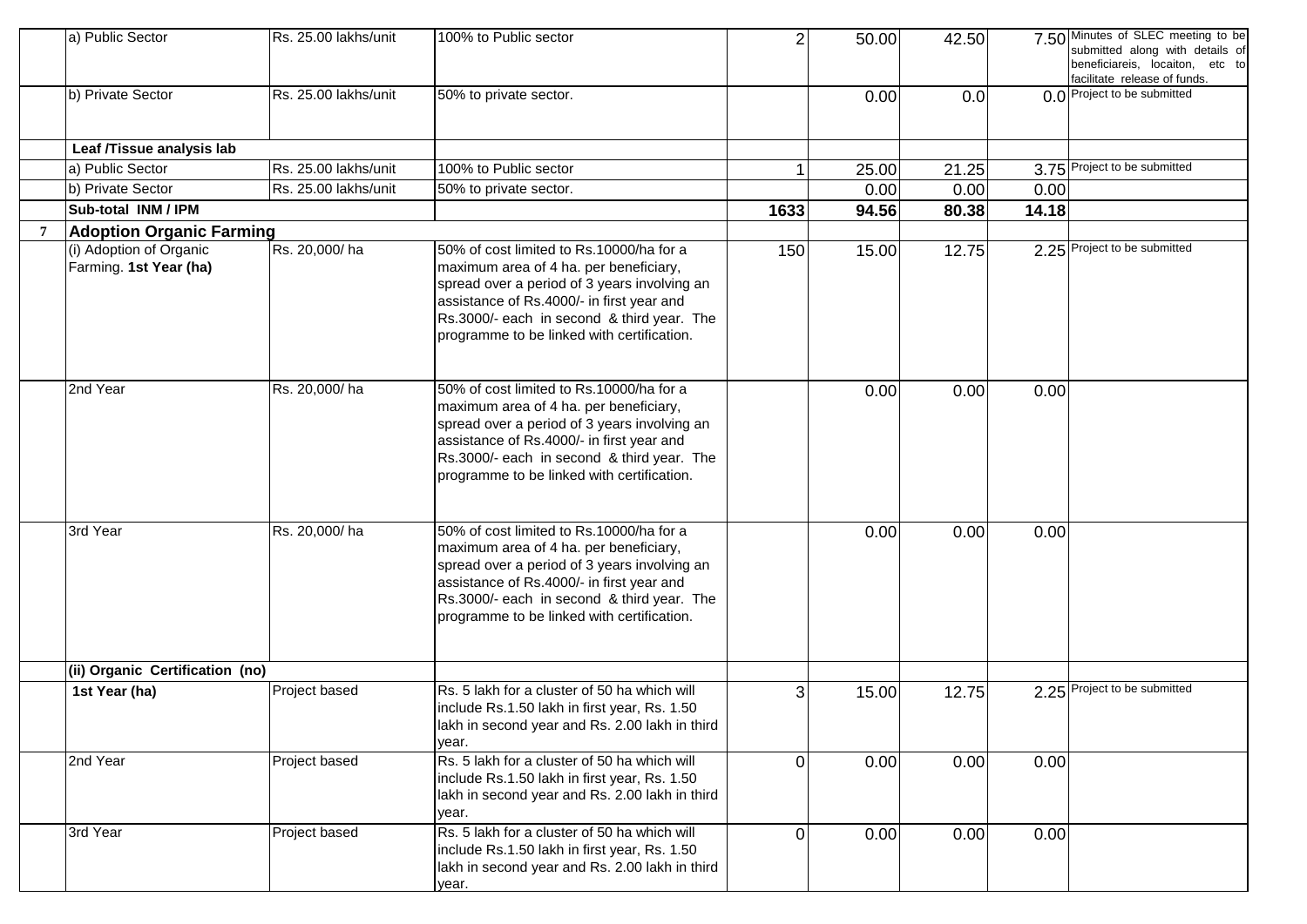|   | iii) Vermi compost Units /organic input production unit                                                  |                                                               |                                                                                                                                                                                                                                                                                               |        |        |         |        |                                                                                                                      |
|---|----------------------------------------------------------------------------------------------------------|---------------------------------------------------------------|-----------------------------------------------------------------------------------------------------------------------------------------------------------------------------------------------------------------------------------------------------------------------------------------------|--------|--------|---------|--------|----------------------------------------------------------------------------------------------------------------------|
|   | i) Vermi compost Units                                                                                   | Rs.1,00,000/ unit for<br>permanent structure and<br>Vermibed. | 50% of cost conforming to the size of the unit<br>of 30'x8'x2.5' dimension of permanent<br>Rs. 16,000/unit for HDPE structure to be administered on pro-rata<br>basis. 50% of cost conforming to the size of<br>96 cft (12'x4'x2') and IS 15907:2010 to be<br>administered on pro-rata basis. | 50     | 15.00  | 12.75   |        | 2.25 Designs para meter of HDPE<br>beds will conformer to BIS<br>standards (IS 15907:2010). As<br>per revised norms. |
|   | ii) Vermibeds                                                                                            | do                                                            | do                                                                                                                                                                                                                                                                                            | 160    | 8.00   | 6.80    | 1.20   |                                                                                                                      |
|   | Sub-total                                                                                                |                                                               |                                                                                                                                                                                                                                                                                               | 363.00 | 53.00  | 45.05   | 7.95   |                                                                                                                      |
|   | <b>Certification for Good</b><br><b>Agricultural Practices (GAP),</b><br><b>Including infrastructure</b> | Rs. 10,000/ha                                                 | 50% of the cost for maximum of<br>4ha/beneficiary.                                                                                                                                                                                                                                            | 50     | 2.50   | 2.13    | 0.38   |                                                                                                                      |
|   | <b>Centre of Excellence</b>                                                                              |                                                               |                                                                                                                                                                                                                                                                                               |        |        |         |        |                                                                                                                      |
|   | Organic Demo Centre                                                                                      | Rs.1000.00 lakh/ centre                                       | 100% of cost to public sector. This can be<br>established through bi-lateral co-operation<br>also.                                                                                                                                                                                            |        | 125.00 | 106.25  | 18.75  |                                                                                                                      |
|   | CoE with International<br>Cooaboration                                                                   | Rs.1000.00 lakh/ centre                                       | 100% of cost to public sector. This can be<br>established through bi-lateral co-operation<br>also.                                                                                                                                                                                            |        | 300.00 | 255.00  | 45.00  |                                                                                                                      |
|   | Centre for sub tropical fruit (III<br>year installment)                                                  | Rs.1000.00 lakh/ centre                                       | 100% of cost to public sector. This can be<br>established through bi-lateral co-operation<br>also.                                                                                                                                                                                            | 1      | 260.35 | 221.30  | 39.05  |                                                                                                                      |
|   | Integrated bee dev. centre (III<br>year installment)                                                     | Rs.1000.00 lakh/ centre                                       | 100% of cost to public sector. This can be<br>established through bi-lateral co-operation<br>also.                                                                                                                                                                                            |        | 384.00 | 326.40  | 57.60  |                                                                                                                      |
|   | Flower dev. centre (I year<br>installment)                                                               | Rs.1000.00 lakh/ centre                                       | 100% of cost to public sector. This can be<br>established through bi-lateral co-operation<br>also.                                                                                                                                                                                            | 1      | 300.00 | 255.00  | 45.00  |                                                                                                                      |
|   | Sub-total                                                                                                |                                                               |                                                                                                                                                                                                                                                                                               | 5      | 1369   | 1163.95 | 205.40 |                                                                                                                      |
|   | Pollination support through beekeeping                                                                   |                                                               |                                                                                                                                                                                                                                                                                               |        |        |         |        |                                                                                                                      |
|   | Production of nucleus stock<br>(Public sector)                                                           | Rs. 20.00 lakh                                                | 100% of the cost.                                                                                                                                                                                                                                                                             |        | 0.00   | 0.00    | 0.00   |                                                                                                                      |
|   | colonies<br>Production of bee<br>by bee breeder                                                          | Rs. 10.00 lakh                                                | 40% of cost for producing min. of 2000<br>colonies / year                                                                                                                                                                                                                                     | 3      | 12.00  | 10.20   | 1.80   |                                                                                                                      |
|   | Honey bee colony                                                                                         | Rs.2000/colony of 8<br>frames                                 | 40% of cost limited to 50 colonies /<br>beneficiary.                                                                                                                                                                                                                                          | 8000   | 64.00  | 54.40   | 9.60   | -do-                                                                                                                 |
|   | Hives                                                                                                    | Rs 2000/ per hive.                                            | 40% of cost limited to 50 colonies /<br>beneficiary.                                                                                                                                                                                                                                          | 8000   | 64.00  | 54.40   | 9.60   | -do-                                                                                                                 |
|   | Equipment including honey<br>extractor (4 frame), food grade<br>container (30 kg), net, etc.             | Rs. 20,000/set                                                | 40% of the cost limited to one set per<br>beneficiary.                                                                                                                                                                                                                                        |        | 0.00   | 0.00    | 0.00   |                                                                                                                      |
|   | Sub-total                                                                                                |                                                               |                                                                                                                                                                                                                                                                                               | 16003  | 140    | 119     | 21     |                                                                                                                      |
| 9 | <b>Horticulture Mechanization</b>                                                                        |                                                               |                                                                                                                                                                                                                                                                                               |        |        |         |        |                                                                                                                      |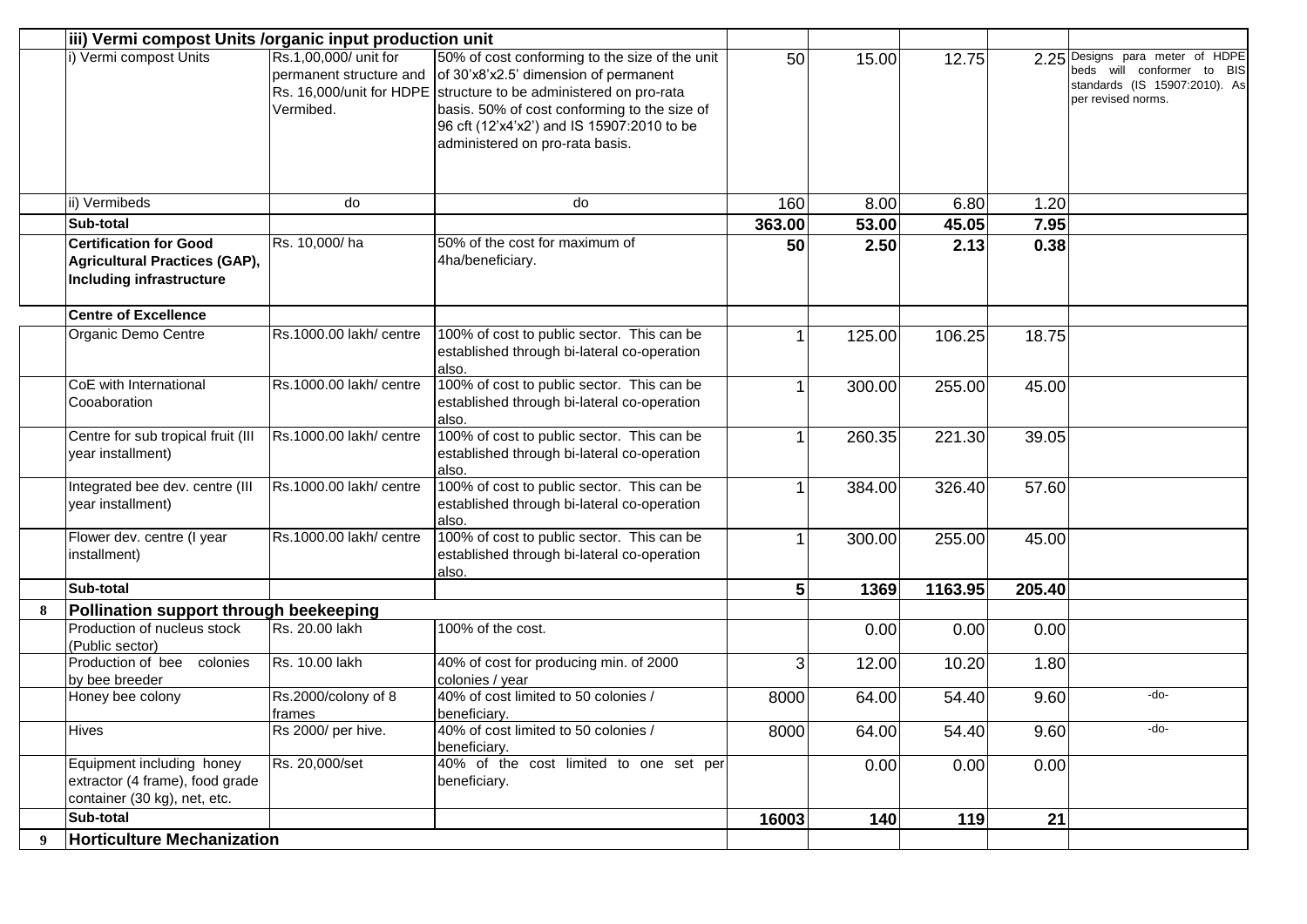| i) Tractor (upto 20 PTO HP)                                            | 3.00 lakh/unit     | 25% of cost, subject to a maximum of Rs.<br>0.75 lakh/unit for general category farmers,<br>and in the case if SC, ST, Small & Marginal<br>famers, women farmers and beneficiaries in<br>NE states, 35% of cost, subject to a maximum<br>of Rs. 1.00 lakh per unit. |     | 0.00   | 0.00   | 0.00       |                                                                                                  |
|------------------------------------------------------------------------|--------------------|---------------------------------------------------------------------------------------------------------------------------------------------------------------------------------------------------------------------------------------------------------------------|-----|--------|--------|------------|--------------------------------------------------------------------------------------------------|
| ii) Power Tiller                                                       |                    |                                                                                                                                                                                                                                                                     |     |        |        |            |                                                                                                  |
| a) Power tiller (below 8 BHP)                                          | 1.00 lakh per unit | Subject to a maximum of Rs.0.40 lakh/unit for<br>general category farmers, and in the case if<br>SC, ST, Small & Marginal farmers, women<br>farmers and beneficiaries in NE states,<br>subject of a maximum of Rs. 0.50 lakh/unit.                                  | 400 | 160.00 | 136.00 | $24.00$ In | of power/hydraulic<br>lieu<br>operated machines                                                  |
| b) Power tiller (8 BHP & above)                                        | 1.50 lakh per unit | Subject to a maximum of Rs.0.60 lakh/unit for<br>general category farmers, and in the case if<br>SC, ST, Small & Marginal farmers, women<br>farmers and beneficiaries in NE states.<br>subject of a maximum of Rs. 0.75 lakh/unit.                                  |     | 0.00   | 0.00   | 0.00       |                                                                                                  |
| Tractor/Power tiller (below 20 BHP) driven equipments                  |                    |                                                                                                                                                                                                                                                                     |     |        |        |            |                                                                                                  |
| a) Land Development, tillage<br>and seed bed preparation<br>equipments | 0.30 lakh per unit | Subject to a maximum of Rs.0.12 lakh/unit for<br>general category farmers, and in the case if<br>SC, ST, Small & Marginal farmers, women<br>farmers and beneficiaries in NE states,<br>subject of a maximum of Rs. 0.15 lakh/unit.                                  |     | 0.00   | 0.00   | 0.00       |                                                                                                  |
| Sowing, planting reaping<br>lb)<br>and digging equipments              | 0.30 lakh per unit | Subject to a maximum of Rs.0.12 lakh/unit for<br>general category farmers, and in the case if<br>SC, ST, Small & Marginal farmers, women<br>farmers and beneficiaries in NE states,<br>subject of a maximum of Rs. 0.15 lakh/unit.                                  | 188 | 225.60 | 191.76 |            | 33.84 In lieu of power machines (upto<br>20 BHP) includignsmall farm<br>tractor with equipments. |
| Plastic<br>mulch<br>laying<br>IC)<br>machine                           | 0.70 lakh per unit | Subject to a maximum of Rs.0.28 lakh/unit for<br>general category farmers, and in the case if<br>SC, ST, Small & Marginal farmers, women<br>farmers and beneficiaries in NE states,<br>subject of a maximum of Rs. 0.35 lakh/unit.                                  |     |        |        |            |                                                                                                  |
| iv) Self-propelled Horticulture<br>Machinery                           | 2.50 lakh per unit | Subject to a maximum of Rs. 1.00 lakh/unit<br>for general category farmers, and in the case<br>if SC, ST, Small & Marginal farmers, women<br>farmers and beneficiaries in NE states,<br>subject of a maximum of Rs. 1.25 lakh/unit.                                 | 39  | 39.20  | 33.32  | 5.88       |                                                                                                  |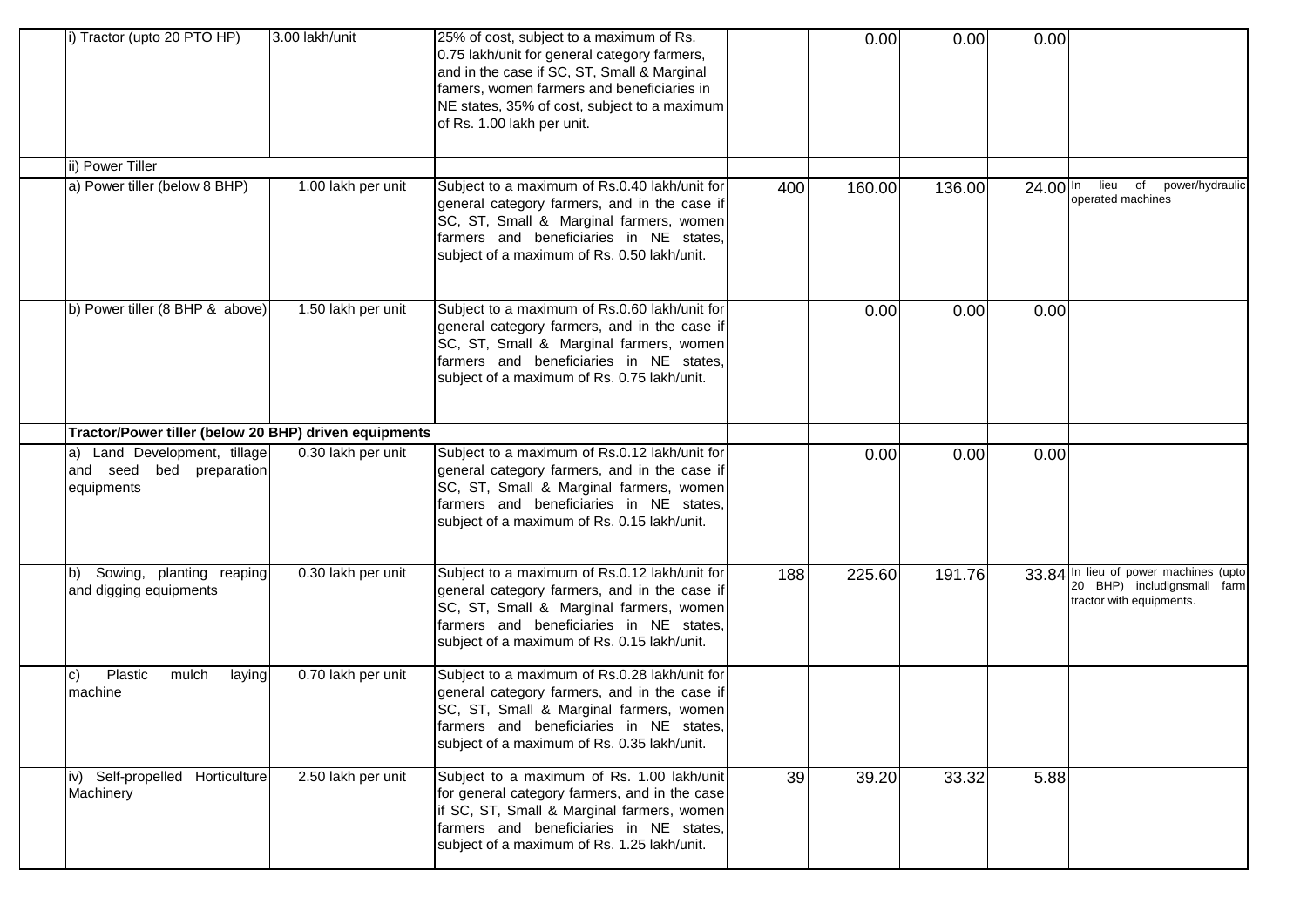|    | v) Import of new machines $\&$ Rs. 50.00 lakh per unit<br>tools for<br>horticulture<br>for<br>demonstration purpose (Public<br>sector) |                                                            | 100% of the total cost.                                                                                                                                   |                | 0.00   | 0.00   | 0.00  |                                                                                                                                           |
|----|----------------------------------------------------------------------------------------------------------------------------------------|------------------------------------------------------------|-----------------------------------------------------------------------------------------------------------------------------------------------------------|----------------|--------|--------|-------|-------------------------------------------------------------------------------------------------------------------------------------------|
|    | Sub-total                                                                                                                              |                                                            |                                                                                                                                                           | 627            | 425    | 361    | 64    |                                                                                                                                           |
|    | <b>Technology Dissemination</b><br>through demonstration/ Front<br><b>Line Demonstration (FLD)</b>                                     | Rs. 25.00 lakh                                             | 75 % of cost in farmers' field and 100% of<br>cost in farms belonging to Public Sector,<br>SAUs etc. No change                                            |                | 50.00  | 42.50  |       | 7.50 Project to be submitted for SAU                                                                                                      |
| 10 | Human Resource Development (HRD)                                                                                                       |                                                            |                                                                                                                                                           |                |        |        |       |                                                                                                                                           |
|    | HRD for Supervisors &<br>Entrepreneurs                                                                                                 | Rs. 20.00 lakh / unit                                      | 100% of the cost in first year. In<br>subsequent years, cost of infrastructure not to<br>be claimed.                                                      |                | 20.00  | 17.00  | 3.00  |                                                                                                                                           |
|    | <b>HRD</b> for Gardeners                                                                                                               | Rs. 15.00 lakh / unit                                      | 100% of the cost.                                                                                                                                         | $\overline{2}$ | 30.00  | 25.50  | 4.50  |                                                                                                                                           |
|    |                                                                                                                                        | <b>Training of farmers</b>                                 |                                                                                                                                                           |                |        |        |       |                                                                                                                                           |
|    | Within the State                                                                                                                       | Rs. 1000/day per farmer<br>including transport             | 100% of the cost.                                                                                                                                         | 11400          | 114.00 | 96.90  | 17.10 |                                                                                                                                           |
|    | Outside the state                                                                                                                      | Project based as per<br>actual.                            | 100% of the cost.                                                                                                                                         |                | 0.00   | 0.00   | 0.00  |                                                                                                                                           |
|    |                                                                                                                                        | (e) Exposure visit of farmers                              |                                                                                                                                                           |                |        |        |       |                                                                                                                                           |
|    | Outside the State                                                                                                                      | Project based as per<br>actual.                            | 100% of the cost.                                                                                                                                         | 6501           | 62.00  | 52.70  |       | 9.30 Including training at HTI, for<br>which project to be submitted.                                                                     |
|    | Outside India                                                                                                                          |                                                            | Rs. 4.00 lakh / participant Project Based. 100% of air/rail travel cost.                                                                                  | 10.00          | 40.00  | 34.00  |       | 6.00 Project to be submitted                                                                                                              |
|    |                                                                                                                                        |                                                            | Training / study tour of technical staff/ field functionaries                                                                                             |                |        |        |       |                                                                                                                                           |
|    | Within the State                                                                                                                       | Rs.300/day per<br>participant plus TA/DA,<br>as admissible | 100% of the cost.                                                                                                                                         | 300            | 0.90   | 0.77   | 0.14  |                                                                                                                                           |
|    | Study tour to progressive<br>States/ units (group of<br>minimum 5 participants)                                                        | Rs.800/day per<br>participant plus TA/DA,<br>as admissible | 100% of the cost.                                                                                                                                         | 25             | 1.40   | 1.19   |       | $0.21$ For $\overline{7}$ days                                                                                                            |
|    | Outside India                                                                                                                          |                                                            | Rs. 6.00 lakh / participant 100% of the cost on actual basis.                                                                                             | $\overline{7}$ | 42.00  | 35.70  |       | 6.30 Project to be submitted                                                                                                              |
|    | Sub-total                                                                                                                              |                                                            |                                                                                                                                                           | 18246          | 310    | 264    | 47    |                                                                                                                                           |
| 11 |                                                                                                                                        | <b>INTEGRATED POST HARVEST MANAGEMENT</b>                  |                                                                                                                                                           |                |        |        |       |                                                                                                                                           |
|    | Pack house / On farm<br>collection & storage unit                                                                                      | Rs. 4.00 lakh/unit with<br>size of 9Mx6M                   | 50% of the capital cost.                                                                                                                                  | 150            | 300.00 | 255.00 |       | 45.00 Minutes of SLEC meeting to be<br>submitted along with details of<br>beneficiareis, locaiton, etc to<br>facilitate release of funds. |
|    | Integrated pack house with<br>facilities for conveyer belt,<br>sorting, grading units, washing,<br>drying and weighing.                | Rs. 50.00 lakh per unit<br>with size of 9Mx18M             | Credit linked back-ended subsidy @ 35% of<br>the cost of project in general areas and 50%<br>of cost in case Hilly & Scheduled areas, per<br>beneficiary. | $\overline{2}$ | 35.00  | 29.75  | 5.25  |                                                                                                                                           |
|    | Pre-cooling unit                                                                                                                       | Rs. 25.00 lakh / unit with<br>capacity of<br>6MT.          | Credit linked back-ended subsidy @ 35% of<br>the cost of project in general areas and 50%<br>of cost in case Hilly & Scheduled areas, per<br>beneficiary. | 0              | 0.00   | 0.00   | 0.00  |                                                                                                                                           |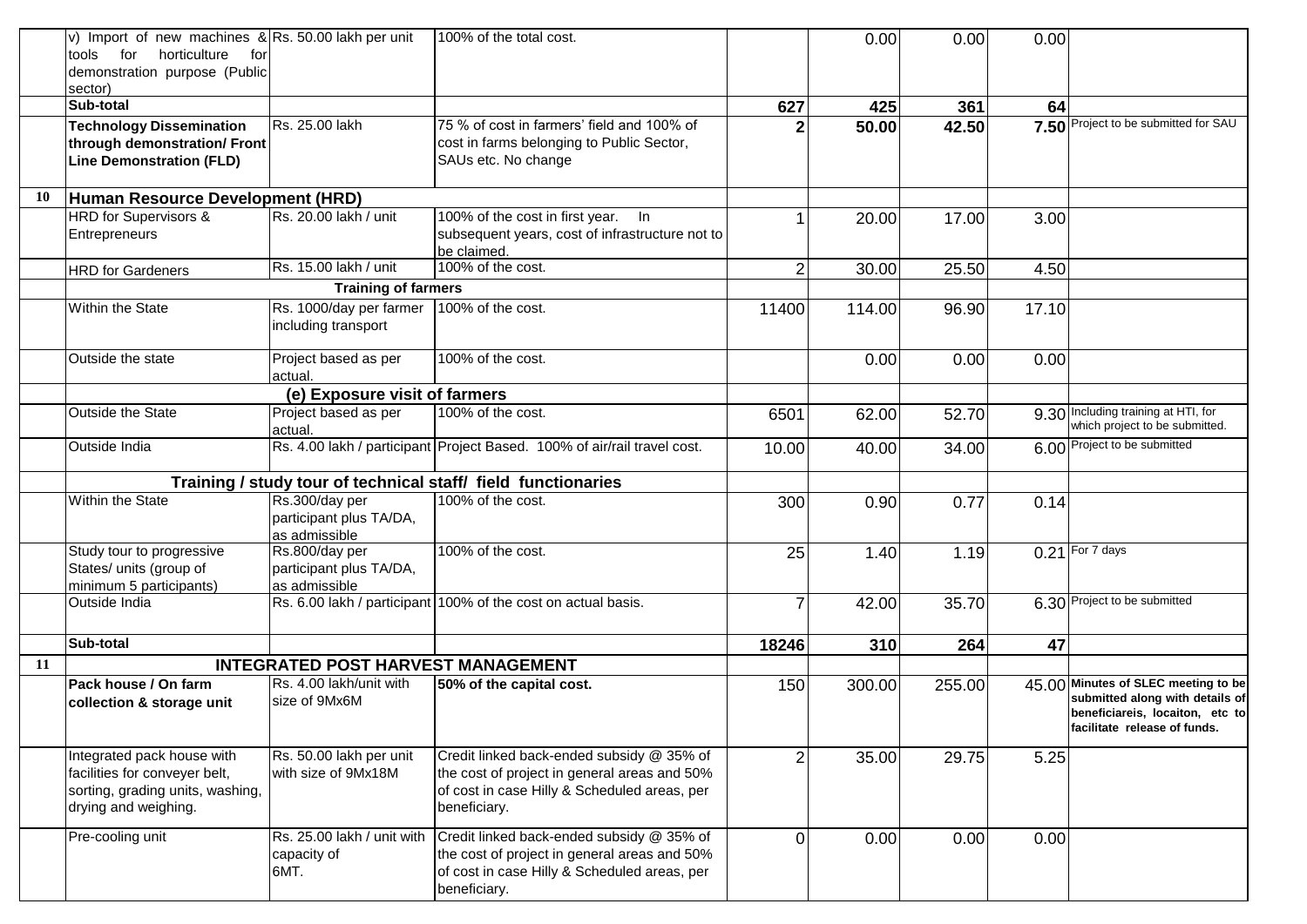| Cold room (staging)                                                                                                                                                                 | MT capacity                                                                                                                                                                                                                                                       | Rs. 15.00 lakh/ unit of 30 Credit linked back-ended subsidy @ 35% of<br>the cost of project in general areas and 50%<br>of cost in case Hilly & Scheduled areas, per<br>beneficiary.                        | $\overline{2}$ | 10.50  | 8.93   | 1.58  |                               |
|-------------------------------------------------------------------------------------------------------------------------------------------------------------------------------------|-------------------------------------------------------------------------------------------------------------------------------------------------------------------------------------------------------------------------------------------------------------------|-------------------------------------------------------------------------------------------------------------------------------------------------------------------------------------------------------------|----------------|--------|--------|-------|-------------------------------|
| Mobile pre- cooling unit                                                                                                                                                            | Rs. 25.00 lakh                                                                                                                                                                                                                                                    | Credit linked back-ended subsidy @ 35% of<br>the cost of project in general areas and 50%<br>of cost in case Hilly & Scheduled areas, per<br>beneficiary.                                                   | 0              | 0.00   | 0.00   | 0.00  |                               |
|                                                                                                                                                                                     | <b>Cold Storage (Construction, Expansion and Modernisation)</b>                                                                                                                                                                                                   |                                                                                                                                                                                                             |                |        |        |       |                               |
| i) Cold storage units Type 1 -<br>basic mezzanine structure<br>with large chamber (of >250<br>MT) type with single<br>temperature zone                                              | Rs. 8,000/MT, (max<br>5,000 MT capacity)                                                                                                                                                                                                                          | Credit linked back-ended subsidy @ 35% of<br>the cost of project in general areas and 50%<br>of cost in case Hilly & Scheduled areas, per<br>beneficiary.                                                   | 3              | 420.00 | 357.00 | 63.00 |                               |
| ii) Cold Storage Unit Type 2 -<br>PEB structure for multiple<br>temperature and product use,<br>more than 6 chambers (of $\lt$<br>250 MT) and basic material<br>handling equipment. | Rs. 10,000/MT, (max<br>5,000 MT capacity)                                                                                                                                                                                                                         | Credit linked back-ended subsidy @ 35% of<br>the cost of project in general areas and 50%<br>of cost in case Hilly & Scheduled areas, per<br>beneficiary.                                                   | 2              | 350.00 | 297.50 |       | 52.50 Project to be submitted |
| iii) Cold Storage Units Type 2<br>with add on technology for<br>Controlled Atmosphere                                                                                               | controlled atmosphere<br>technology. Details are<br>as per Appendix - II                                                                                                                                                                                          | Additional Rs. 10,000/MT Credit linked back-ended subsidy @ 35% of<br>for add on components of the cost of project in general areas and 50%<br>of cost in case Hilly & Scheduled areas, per<br>beneficiary. | 0              | 0.00   | 0.00   | 0.00  |                               |
| Technology induction and<br>modernisation of cold-chain                                                                                                                             | Max Rs. 250.00 lakh for<br>modernization of PLC<br>equipment, packaging<br>lines, dock levelers,<br>advanced graders,<br>alternate technologies,<br>stacking systems,<br>modernization of<br>linsulation and<br>refrigeration, etc. Details<br>are in Appendix-II | Credit linked back-ended subsidy @ 35% of<br>the cost of project in general areas and 50%<br>of cost in case Hilly & Scheduled areas, per<br>beneficiary.                                                   |                | 28.00  | 23.80  | 4.20  |                               |
| C.A/M.A. Storage units -                                                                                                                                                            | MT capacity                                                                                                                                                                                                                                                       | Rs. 32,000/ MT for 5000 Credit linked back-ended subsidy @40% of<br>the cost of project in General areas.                                                                                                   |                | 0.00   | 0.00   |       | 0.00 Project to be submitted  |
| Refer vans/ containers (general Rs. 26.00 lakh for 9 MT<br>areas)                                                                                                                   | (NHM & HMNEH), and<br>prorata basis for lesser<br>capacity, but not below 4<br>MT.                                                                                                                                                                                | Credit linked back-ended subsidy @ 35% of<br>the cost of project in general areas and 50%<br>of cost in case of Hilly & Scheduled areas,<br>per beneficiary.                                                | 3              | 27.30  | 23.21  |       | 4.10 Project to be submitted  |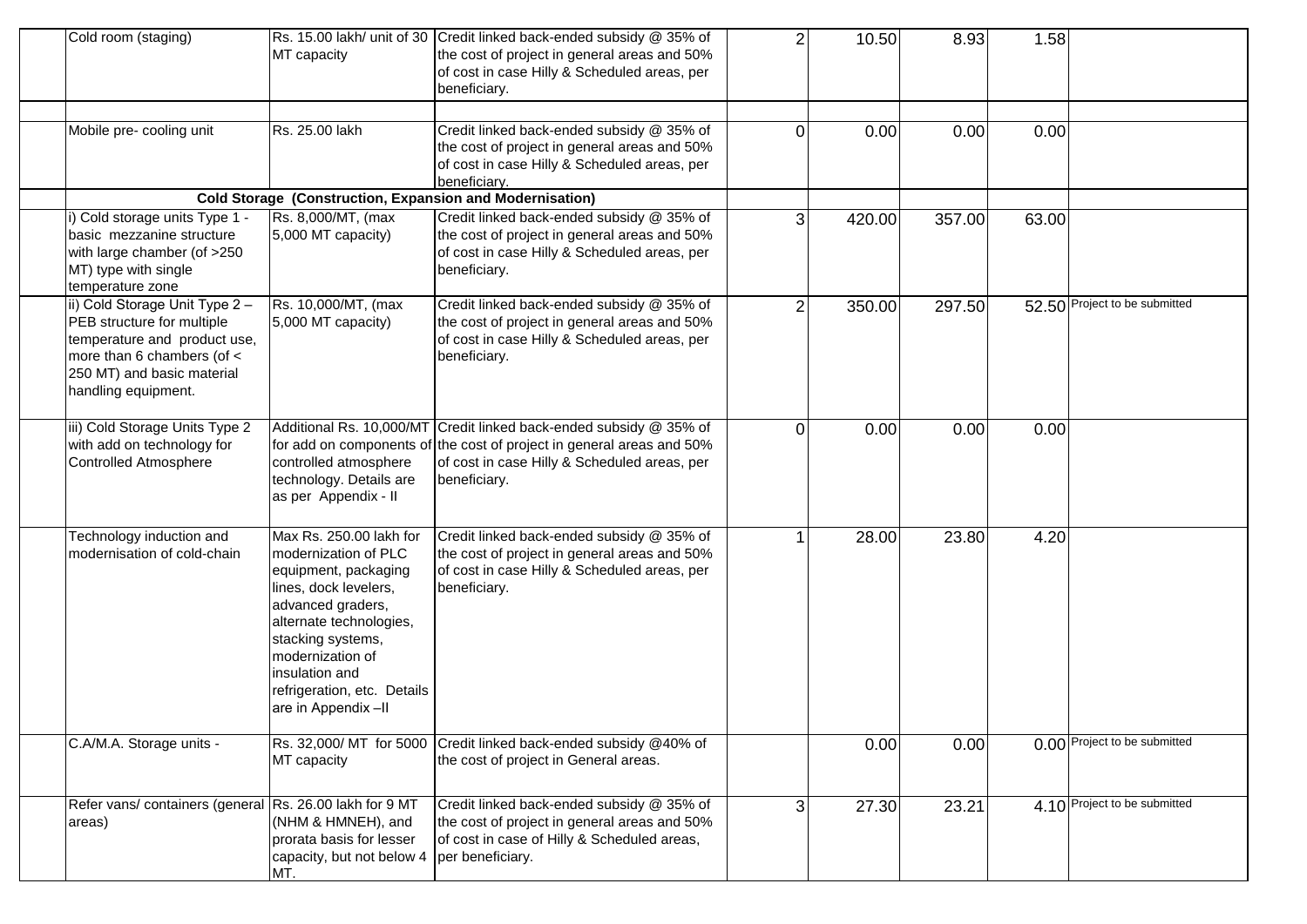|    | Ripening chamber<br>project in general areas            | Rs. 1.00 lakh/MT.       | $-do-$                                                                                                                                                                                                 | 3300           | 1155.00 | 981.75  |        | 173.25 Project to be submitted                                                                                                           |
|----|---------------------------------------------------------|-------------------------|--------------------------------------------------------------------------------------------------------------------------------------------------------------------------------------------------------|----------------|---------|---------|--------|------------------------------------------------------------------------------------------------------------------------------------------|
|    | Evaporative / low energy<br>cool chamber (8 MT)         | Rs. 5.00 lakh/unit      | 50% of the total cost.                                                                                                                                                                                 |                | 0.00    | 0.0     |        | 0.0 Minutes of SLEC meeting to be<br>submitted along with details of<br>beneficiareis, locaiton, etc to<br>facilitate release of funds.  |
|    | <b>Primary/ Mobile / Minimal</b><br>processing unit     | Rs. 25.00 lakh/unit.    | Credit linked back-ended subsidy @ 40% of<br>the capital cost of project in general areas<br>and 55% in case of Hilly & Scheduled areas,<br>per beneficiary.                                           | $\overline{2}$ | 20.00   | 17.00   |        | 3.00 Project to be submitted                                                                                                             |
|    | Low cost onion storage<br>structure (25 MT)             | Rs. 1.75 lakh/per unit  | 50% of the total cost.                                                                                                                                                                                 | 60             | 52.50   | 44.63   |        | 7.88 Minutes of SLEC meeting to be<br>submitted along with details of<br>beneficiareis, locaiton, etc to<br>facilitate release of funds. |
|    | <b>Preservation (unit Low cost)</b>                     |                         |                                                                                                                                                                                                        |                |         |         |        |                                                                                                                                          |
|    | New unit                                                |                         |                                                                                                                                                                                                        | 10             | 10.00   | 8.50    | 1.50   |                                                                                                                                          |
|    | Upgradation                                             |                         |                                                                                                                                                                                                        | $\overline{2}$ | 1.00    | 0.85    | 0.15   |                                                                                                                                          |
|    | Pusa Zero energy cool<br>chamber (100 kg)               | Rs. 4000 per unit       | 50% of the total cost.                                                                                                                                                                                 | 10             | 0.20    | 0.17    | 0.03   |                                                                                                                                          |
|    | Sub-total                                               |                         |                                                                                                                                                                                                        | 3547           | 2409.50 | 2048.08 | 361.43 |                                                                                                                                          |
| 12 |                                                         |                         | ESTABLISHMENT OF MARKETING INFRASTRUCTURE FOR HORTICULTURAL                                                                                                                                            |                |         |         |        |                                                                                                                                          |
|    | Terminal markets                                        |                         | Rs. 150.00 crore/ project 25% to 40% (limited to Rs.50.00 crore) as<br>Public-Private Partnership mode through<br>competitive bidding, in accordance with<br>operational guidelines issued separately. |                | 0.00    | 0.00    | 0.00   |                                                                                                                                          |
|    | Wholesale markets                                       | Rs.100.00 crore/project | Credit linked back-ended subsidy @ 25% of<br>the capital cost of project in general areas<br>and 33.33% in case of Hilly & Scheduled<br>areas for individual entrepreneurs.                            |                | 0.00    | 0.00    |        | 0.00 Project to be submitted                                                                                                             |
|    | Rural Markets/ Apni<br>mandies/Direct markets           | Rs. 25.00 lakh          | Credit linked back-ended subsidy @ 40% of<br>the capital cost of project in general areas<br>and 55% in case of Hilly & Scheduled areas,<br>per beneficiary.                                           | $\overline{2}$ | 20.00   | 17.0    |        | 3.0 Project to be submitted                                                                                                              |
|    | Retail Markets/ outlets<br>(environmentally controlled) | Rs. 15.00 lakh /unit    | Credit linked back-ended subsidy @ 35% of<br>the capital cost of project in general areas<br>and 50% in case of Hilly & Scheduled areas,<br>per beneficiary.                                           | 5              | 26.25   | 22.31   |        | 3.94 Minutes of SLEC meeting to be<br>submitted along with details of<br>beneficiareis, locaiton, etc to<br>facilitate release of funds. |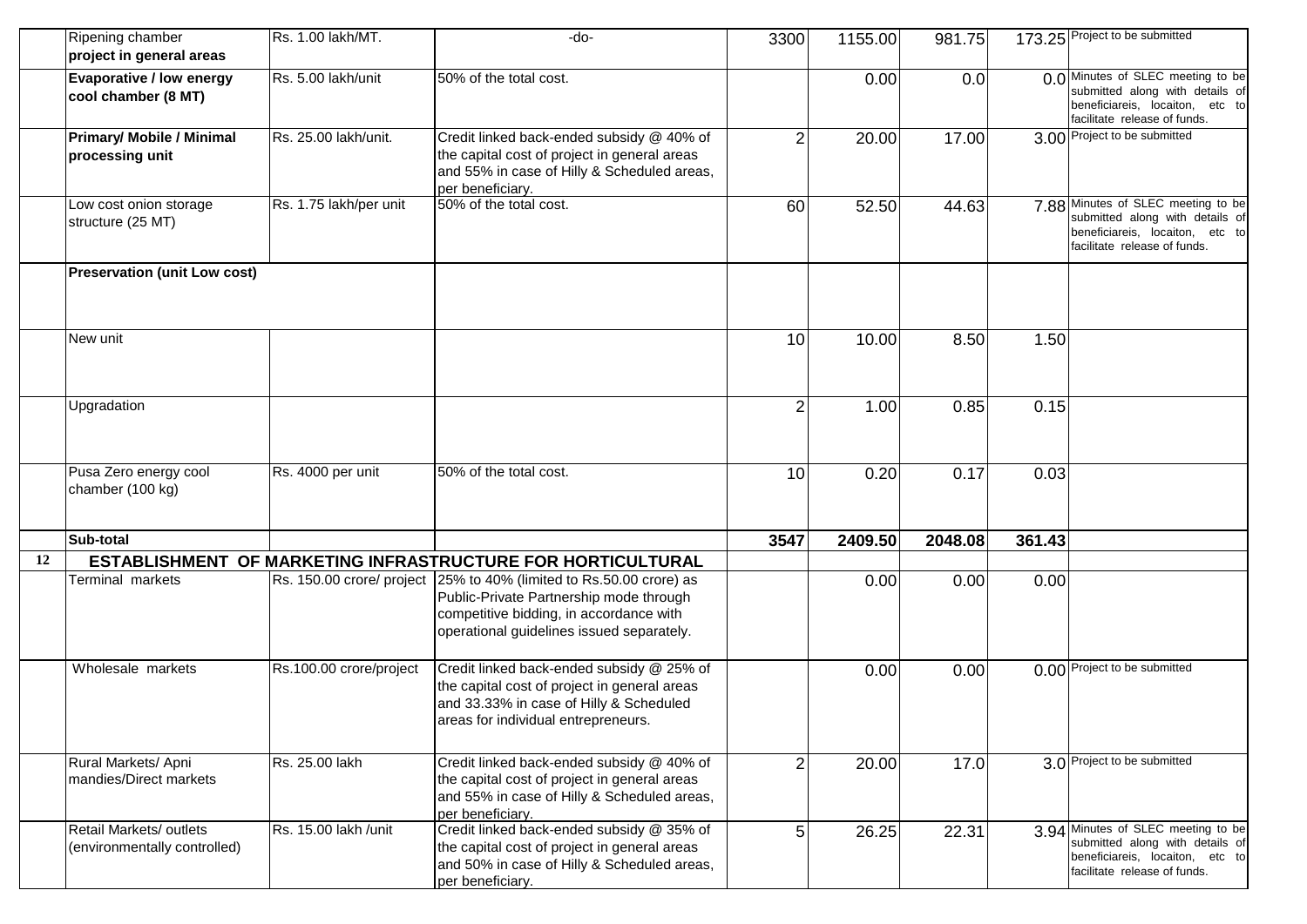|    | <b>Static/Mobile Vending Cart/</b><br>platform with cool chamber.                                                                                                          | Rs. 30,000/ unit                                                                                                                          | 50% of total cost.                                                                                                                                            |        | 0.00   | 0.00   |       | 0.00 Minutes of SLEC meeting to be<br>submitted along with details of<br>beneficiareis, locaiton, etc to<br>facilitate release of funds. |
|----|----------------------------------------------------------------------------------------------------------------------------------------------------------------------------|-------------------------------------------------------------------------------------------------------------------------------------------|---------------------------------------------------------------------------------------------------------------------------------------------------------------|--------|--------|--------|-------|------------------------------------------------------------------------------------------------------------------------------------------|
|    | Sub-total                                                                                                                                                                  |                                                                                                                                           |                                                                                                                                                               | 7.00   | 46.25  | 39.31  | 6.94  |                                                                                                                                          |
|    | <b>Functional Infrastructure for:</b>                                                                                                                                      |                                                                                                                                           |                                                                                                                                                               |        |        |        |       |                                                                                                                                          |
|    | Collection, sorting/ grading,<br>packing units etc.                                                                                                                        | Rs.15.00 lakh                                                                                                                             | Credit linked back-ended subsidy @ 40% of<br>the capital cost of project in general areas<br>and 55 % in case of Hilly & Scheduled areas,<br>per beneficiary. | 15.00  | 90.00  | 76.50  | 13.50 |                                                                                                                                          |
|    | Quality control/ analysis lab                                                                                                                                              | Rs. 200.00 lakh                                                                                                                           | 100% of the total cost to public sector as<br>credit linked back ended subsidy.                                                                               |        | 0.00   | 0.00   | 0.00  |                                                                                                                                          |
|    | Quality control/ analysis lab                                                                                                                                              | Rs. 200.00 lakh                                                                                                                           | 50% of cost to private sector as credit linked<br>back ended subsidy.                                                                                         |        | 0.00   | 0.00   | 0.00  |                                                                                                                                          |
|    | Gravity operated rope way in<br>hilly areas                                                                                                                                | Rs. 15.00 lakh/km                                                                                                                         | Credit linked back-ended subsidy @ 50% of<br>capital costs in Hilly areas.                                                                                    | 1.00   | 7.50   | 6.38   | 1.13  |                                                                                                                                          |
|    | Sub-total                                                                                                                                                                  |                                                                                                                                           |                                                                                                                                                               | 16.00  | 97.50  | 82.88  | 14.63 |                                                                                                                                          |
|    | <b>FOOD PROCESSING</b>                                                                                                                                                     |                                                                                                                                           |                                                                                                                                                               |        |        |        |       |                                                                                                                                          |
|    | Food processing units                                                                                                                                                      | Rs. 800 lakh/unit                                                                                                                         | Credit linked back ended capital investment<br>assistance of 50% of cost in the States of<br>J&K, Himachal and Uttarakhand                                    |        | 0.00   | 0.00   | 0.00  |                                                                                                                                          |
|    | Sub-total                                                                                                                                                                  |                                                                                                                                           |                                                                                                                                                               | 0.00   | 0.00   | 0.00   | 0.00  |                                                                                                                                          |
|    | <b>SPECIAL INTERVENTIONS</b>                                                                                                                                               |                                                                                                                                           |                                                                                                                                                               |        |        |        |       |                                                                                                                                          |
|    | Innovative interventions not<br>covered under any GOI<br>schemes                                                                                                           | 10% of outlay                                                                                                                             | 50% of cost, based on project proposal.                                                                                                                       | 100.00 | 81.25  | 69.06  | 12.19 |                                                                                                                                          |
|    | Tackling of emergent<br>/unforeseen requirements of<br><b>SHMs</b>                                                                                                         | Rs.20.00 lakh                                                                                                                             | 50% of cost, based on project proposal.                                                                                                                       | 0.00   | 0.00   | 0.00   | 0.00  |                                                                                                                                          |
|    | Sub-total                                                                                                                                                                  |                                                                                                                                           |                                                                                                                                                               | 100.00 | 81.25  | 69.06  | 12.19 |                                                                                                                                          |
| 13 |                                                                                                                                                                            | <b>Mission Management</b>                                                                                                                 |                                                                                                                                                               |        |        |        |       |                                                                                                                                          |
|    | <b>State &amp; Districts Mission</b><br>Offices and implementing<br>agencies for administrative<br>expenses, project, preparation,<br>computerization, contingency<br>etc. | 5% of total annual<br>expenditure on the basis<br>of appraised needs to<br>State Horticulture Mission<br>(SHM) / implementing<br>Agencies | 100% assistance.                                                                                                                                              |        | 610.32 | 518.77 | 91.55 |                                                                                                                                          |
|    | Institutional Strengthening,<br>hire/purchase of vehicles,<br>hardware/software                                                                                            | Project based                                                                                                                             | 100% assistance.                                                                                                                                              |        | 50.00  | 42.50  | 7.50  |                                                                                                                                          |
|    | Seminars, conferences, workshops, exhibitions, Kisan<br>Mela, horticulture shows, honey festivals etc.                                                                     |                                                                                                                                           |                                                                                                                                                               |        |        |        |       | Minutes of SLEC meeting to be<br>submitted along with details of<br>beneficiareis, locaiton, etc to<br>facilitate release of funds.      |
|    | International level                                                                                                                                                        | Rs. 7.50 lakh per event.                                                                                                                  | 100% of cost per event of 4 days, on pro rata<br>basis.                                                                                                       |        | 0.00   | 0.00   | 0.00  |                                                                                                                                          |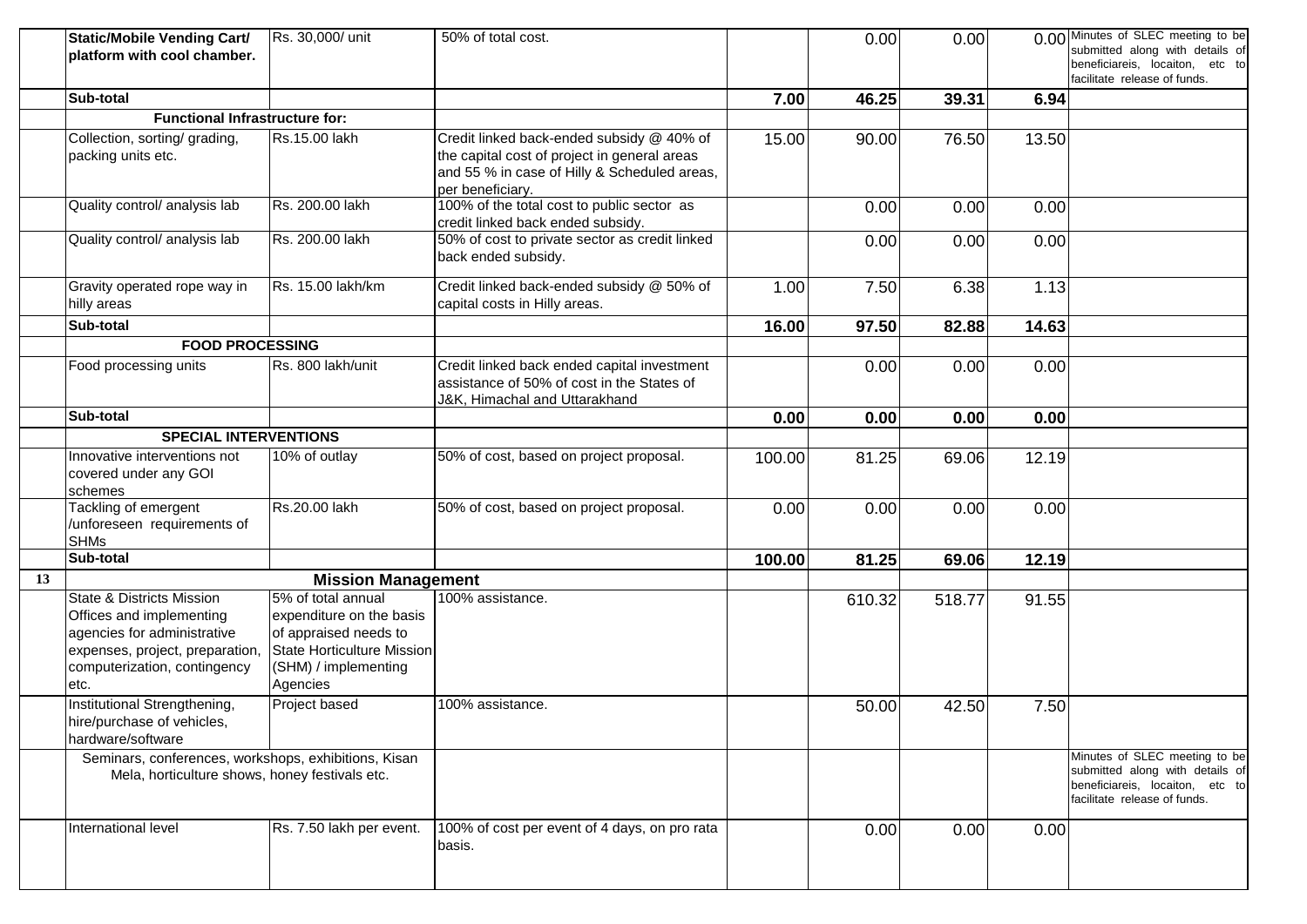| National level                                                                                                                                                                                                          | Rs. 5.00 lakh per event.                                                                                                    | 100% of cost per event of two days.                                            |                | 0.00   | 0.00   | 0.00  |  |
|-------------------------------------------------------------------------------------------------------------------------------------------------------------------------------------------------------------------------|-----------------------------------------------------------------------------------------------------------------------------|--------------------------------------------------------------------------------|----------------|--------|--------|-------|--|
| State level                                                                                                                                                                                                             | Rs. 3.00 lakh / event                                                                                                       | 100% assistance subject to a maximum of<br>Rs.3.00 lakh per event of two days. | 3              | 9.00   | 7.65   | 1.35  |  |
| <b>District level</b>                                                                                                                                                                                                   | Rs. 2.00 lakh / event                                                                                                       | 100% assistance subject to a maximum of<br>Rs.2.00 lakh per event of two days. | $\overline{9}$ | 18.00  | 15.30  | 2.70  |  |
| Information dissemination<br>through publicity, printed<br>literature etc and local<br>advertisements                                                                                                                   | Rs. 0.40 lakh/block                                                                                                         | 100% of cost.                                                                  | 30             | 12.00  | 10.20  | 1.80  |  |
| Development of technology<br>packages in electronic form to<br>be shared through IT network                                                                                                                             | Rs. 1.00 lakh/ district                                                                                                     | 100% of Cost                                                                   | 18             | 18.00  | 15.30  | 2.70  |  |
| Technical Support Group (TSG) Project based, subject to<br>at State Level for hiring<br>experts/staff, studies,<br>monitoring & concurrent<br>evaluation/evaluation, mass<br>media, publicity, video<br>conference etc. | a ceiling of Rs. 50.00<br>lakh per annum/state                                                                              | 100% of cost                                                                   |                | 50.00  | 42.50  | 7.50  |  |
| Promotion of Farmer Producers As per norms issued by<br>Organization/ FPO/FIG Farmer<br>Interest Groups of 15-20<br>farmers/20 ha, Growers<br>Associations and tie up with<br>Financial Institution and<br>Aggregators. | SFAC.                                                                                                                       | As per norms issued by SFAC from time to<br>time.                              |                | 176.30 | 149.86 | 26.45 |  |
| Baseline survey and<br>Strengthening horticultural<br>statistical data base                                                                                                                                             | Rs. 100.00 lakh for large<br>states, Rs. 50.00 lakh for<br>small states and Rs.<br>25.00 lakh for very small<br>states/UTs. | 100% of cost as one time grant on survey<br>related activities.                |                | 50.00  | 42.50  | 7.50  |  |
| <b>I. National Level</b>                                                                                                                                                                                                |                                                                                                                             |                                                                                |                |        |        |       |  |